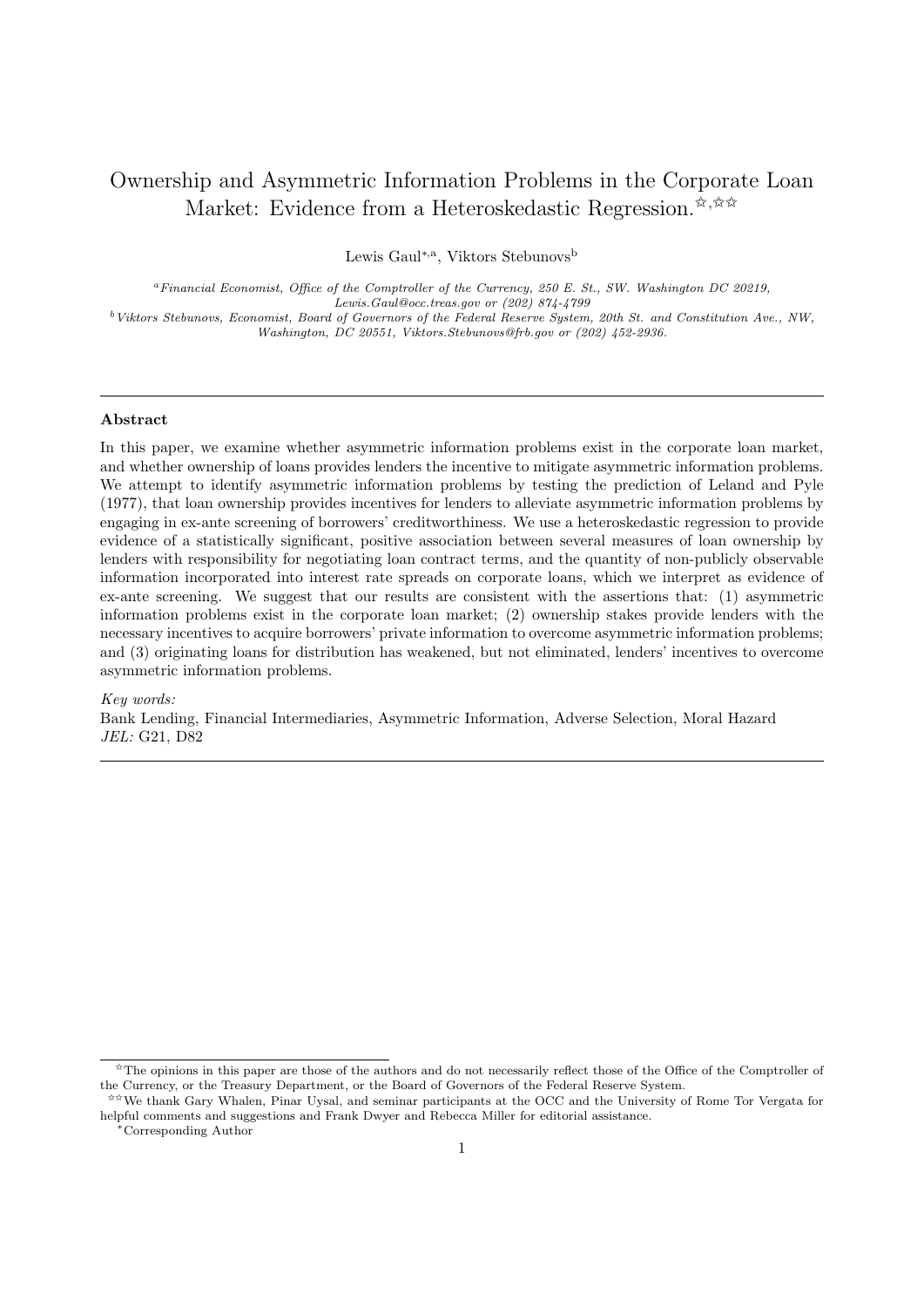#### 1. Introduction

In credit markets, asymmetric information problems arise when borrowers have private information about their creditworthiness that is not observable by lenders. If these informational asymmetries do not negatively affect lenders' profitability, then they are irrelevant to lenders (Chiappori and Salanie (2000), Chiappori et al. (2006)). However, a large literature articulates conditions under which asymmetric information is relevant to lenders as a consequence of adverse selection and moral hazard problems (Jaffee and Russell (1976), Stiglitz and Weiss  $(1981)$ .<sup>1</sup> While numerous articles document the theoretical importance of asymmetric information problems in credit markets, few empirical studies provide direct empirical evidence regarding either the existence of asymmetric information problems or lenders' efforts to overcome them (Ausubel (1999), Ivashina (2008), Sufi (2007)).

In this paper, we provide empirical evidence that asymmetric information problems exist in the corporate loan market, and that loan ownership provides incentives for lenders to allocate resources to overcoming these problems. Our investigation is based on the assertion of Leland and Pyle (1977) that ownership provides lenders with the incentive to overcome adverse selection problems by screening borrowers to elicit their private information.<sup>2</sup> Using a heteroskedastic regression, we provide evidence that there is a statistically significant positive association between publicly unobservable information imputed into corporate loan interest rate spreads, and ownership of loans by lenders with responsibility for negotiating loan contract terms. However, the amount of unobservable information imputed into loan interest rate spreads is similar for loans provided by a single lender and syndicated loans similar in ownership structure to loans provided by a single lender.<sup>3</sup> Our results are consistent with the following assertions: (1) adverse selection and/or moral hazard problems exist in the corporate loan market; (2) ownership stakes provide lenders with the necessary incentives to acquire borrowers' private information; and (3) originating loans for distribution weakens, but does not eliminate, lenders' incentives to solve asymmetric information problems. We identify adverse selection and/or moral hazard problems through the association between unobservable information incorporated into loan spreads and loan ownership, as predicted by the theory of Leland and Pyle (1977).<sup>4</sup>

<sup>1</sup>For the remainder of the text, we will occasionally refer to the combination of adverse selection and/or moral hazard problems more succinctly as asymmetric information problems.

<sup>&</sup>lt;sup>2</sup>While Leland and Pyle (1977) describe adverse selection problems, the implications of their model are generalizable to both adverse selection and moral hazard problems. For instance, Holmstrom and Tirole (1997) present a theoretical model where ownership provides lenders with the incentive to monitor borrowers' ex-post to overcome moral hazard problems.

<sup>3</sup>Syndicated loans with ownership structures similar to loans provided by a single lender are syndicated loans with fewer lenders and syndicated loans where lead lenders retain large ownership stakes.

<sup>4</sup>We interpret unobservable information imputed into loan spreads as evidence of ex-ante screening. This is based upon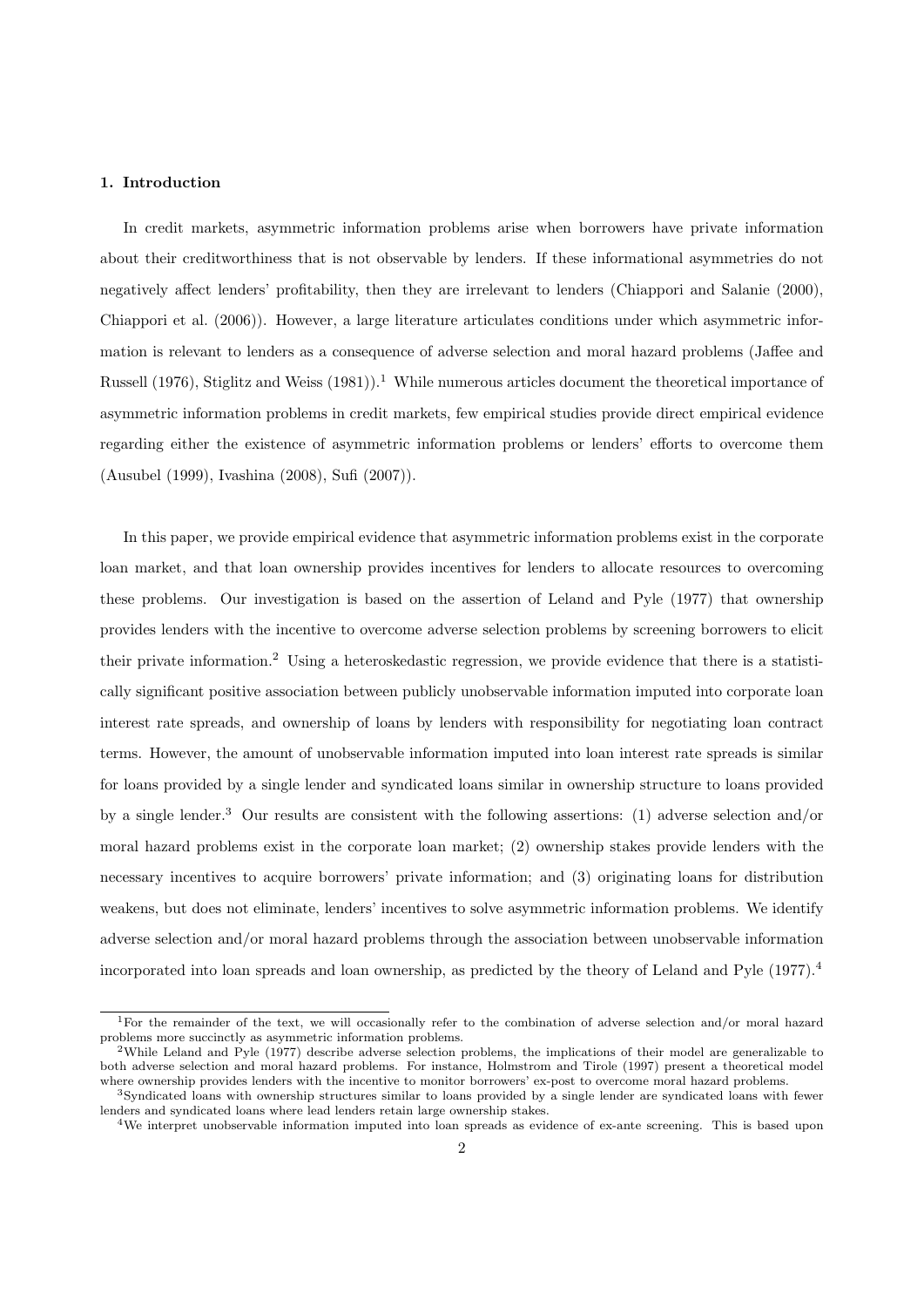This paper makes several contributions. Our main contribution is providing evidence regarding the existence of asymmetric information problems in credit markets and lenders' efforts to overcome these problems.<sup>5</sup> Few studies provide direct evidence of asymmetric information problems in credit markets. Ausubel (1999) provides evidence that adverse selection exists in the credit card market. He presents evidence that unobservable information that induces credit card customers to choose less favorable credit card terms is associated with a greater likelihood of default. Sufi (2007) presents evidence lead lenders in loan syndicates retain smaller ownership shares in loans after building a relationship with borrowers, which is consistent with existence of moral hazard, and relationships overcoming moral hazard problems.<sup>6</sup> Ivashina (2008) provides evidence that greater ownership stakes retained by lead lenders mitigates asymmetric information problems between lead lenders and participant lenders in loan syndicates.

This paper contributes to the literature that examines the empirical determinants of loan syndication. Our results provide additional evidence that ownership of loans by lead banks in loan syndicates may be used to provide lenders incentives to solve asymmetric information problems. Previous research documents a positive association between variables that are likely to indicate asymmetric information problems, such as the availability of public financial statements or research and development expenditures, and lead lenders' retained ownership shares in syndicated loans (Dennis and Mullineaux (2000), Jones et al. (2000), Preece and Mullineaux (1996)). These studies suggest that lead lender ownership is used to provide incentives for lenders to solve asymmetric information problems; however, these results do not directly indicate that publicly unobservable information, relevant to lenders' profitability, exists. Our results suggest the presence of asymmetric information problems in the corporate loan market by providing evidence that lead lenders incorporate more unobservable information into loan spreads when they retain larger ownership stakes in syndicated loans.

Our paper also contributes to the policy debate regarding whether the originate-to-distribute model

the assumption that lenders would charge borrowers interest rates based on observable risk characteristics in the absence of asymmetric information problems, and the expected value of borrowers' private information.

<sup>&</sup>lt;sup>5</sup>This paper also contributes to the wider literature regarding the existence of asymmetric information. Several studies have examined evidence of asymmetric information in other markets such as the insurance and annuity markets.

<sup>6</sup>A syndicated loan is a loan with two or more lenders. Typically, a lead lender negotiates the terms of a loan contract directly with a borrower for an agreed-upon range of interest rates. The lead lender then uses the negotiated terms of the loan contract to solicit participant lenders to provide a portion of the loans' funding. Usually, lead lenders provide funding for the residual portion of the loan that remains after soliciting financing from participants; lead lenders typically transfer as much ownership of loans to participants as possible. Lead lenders are responsible for mitigating potential asymmetric information problems.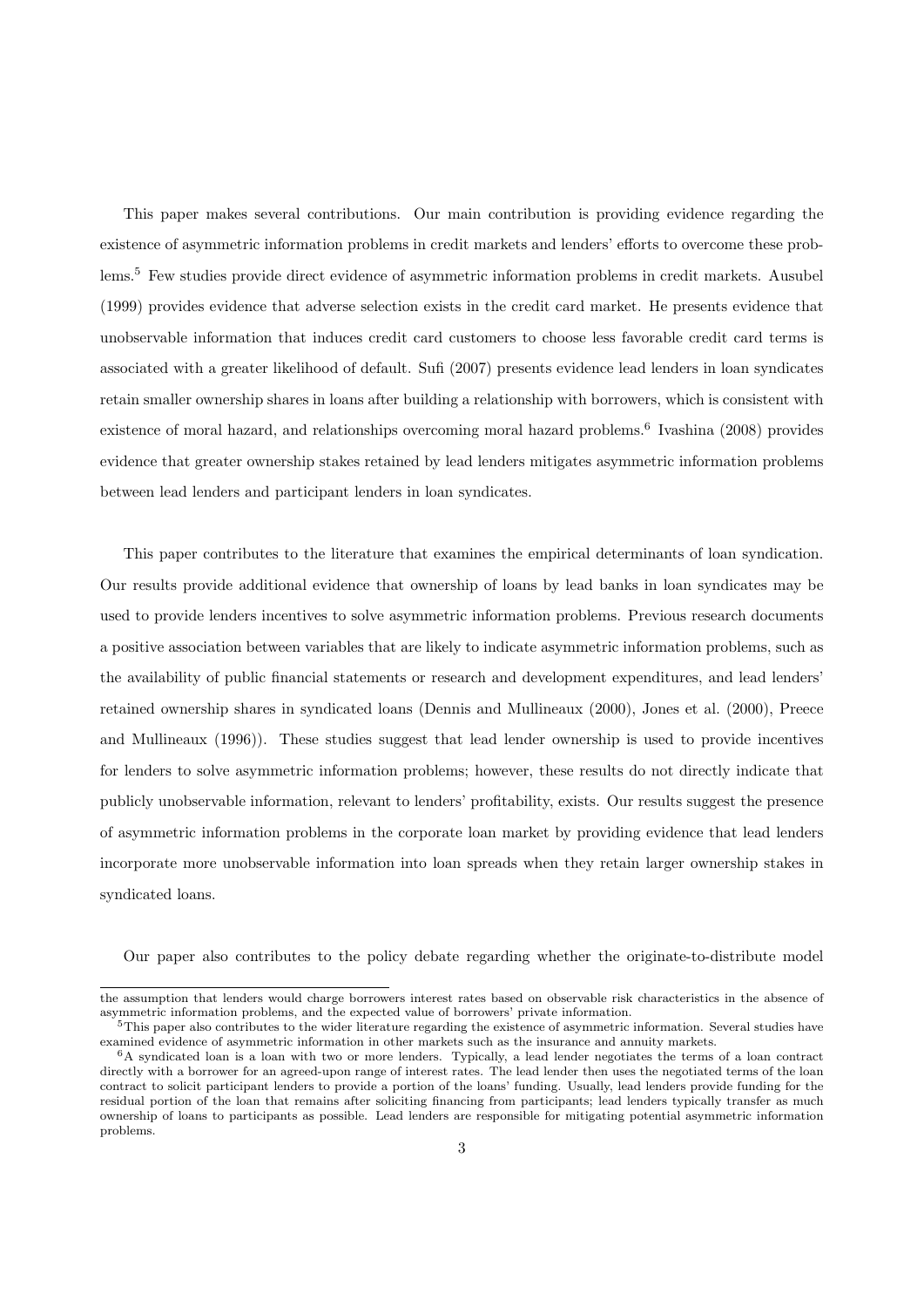of bank lending is detrimental to the safety and soundness of the banking system.<sup>7</sup> In a recent speech, Comptroller of the Currency John C. Dugan raised concerns that lenders now underwrite loans with the incentive to increase the likelihood that loans will be sold rather than repaid.<sup>8</sup> Our results are consistent with these concerns, as they suggest that lenders expend less effort solving asymmetric information problems, ex-ante, when they retain smaller ownership stakes in loans. Hence, lenders negotiating loan contract terms are not taking steps, ex-ante, to mitigate the impact that adverse selection and/or moral hazard problems may potentially have on a loan's profitability. Our results suggest that further research is warranted regarding how the originate-to-distribute model of lending influences lenders incentives to solve asymmetric information problems.

# 2. Related Literature

The seminal contributions of Akerlof (1970) and Rothchild and Stiglitz (1976) articulate that asymmetric information is relevant in competitive markets when the private, publicly unobservable information possessed by one party to a transaction is relevant to another party's profitability. Jaffee and Russell (1976) and Stiglitz and Weiss (1981) provide theoretical models with the implication that adverse selection and/or moral hazard can lead to credit rationing in a competitive market. In their models, borrowers know their creditworthiness, while lenders do not; any attempt by lenders to differentiate (screen) borrowers by raising interest rates leads to a reduction in their profitability, as more creditworthy borrowers drop out of the market when interest rates rise beyond a certain threshold.

Leland and Pyle (1977) first suggested loan ownership stakes provide incentives for lenders to overcome asymmetric information problems. They present a model where entrepreneurs have an investment opportunity, but have insufficient to funds to finance the project. In addition, entrepreneurs know their own creditworthiness, which is unobservable to lenders. Entrepreneurs can signal their creditworthiness to lenders by retaining large equity stakes in the project. Since entrepreneurs are risk adverse, they prefer to sell ownership of the project to third parties and invest the proceeds in a diversified portfolio of assets; hence, ownership stakes expose entrepreneurs to non-diversifiable idiosyncratic risk, providing lenders with a credible signal that the borrowers are creditworthy. At the end of the paper, Leland and Pyle speculate

<sup>7</sup>Originating a loan for distribution implies that lenders negotiate loan contract terms with the intention of transferring all or part of a loan to a third-party lender. A syndicated loan is one type of loan that is originated for distribution.

<sup>&</sup>lt;sup>8</sup>Speech before the American Bankers Association on October 8, 2007.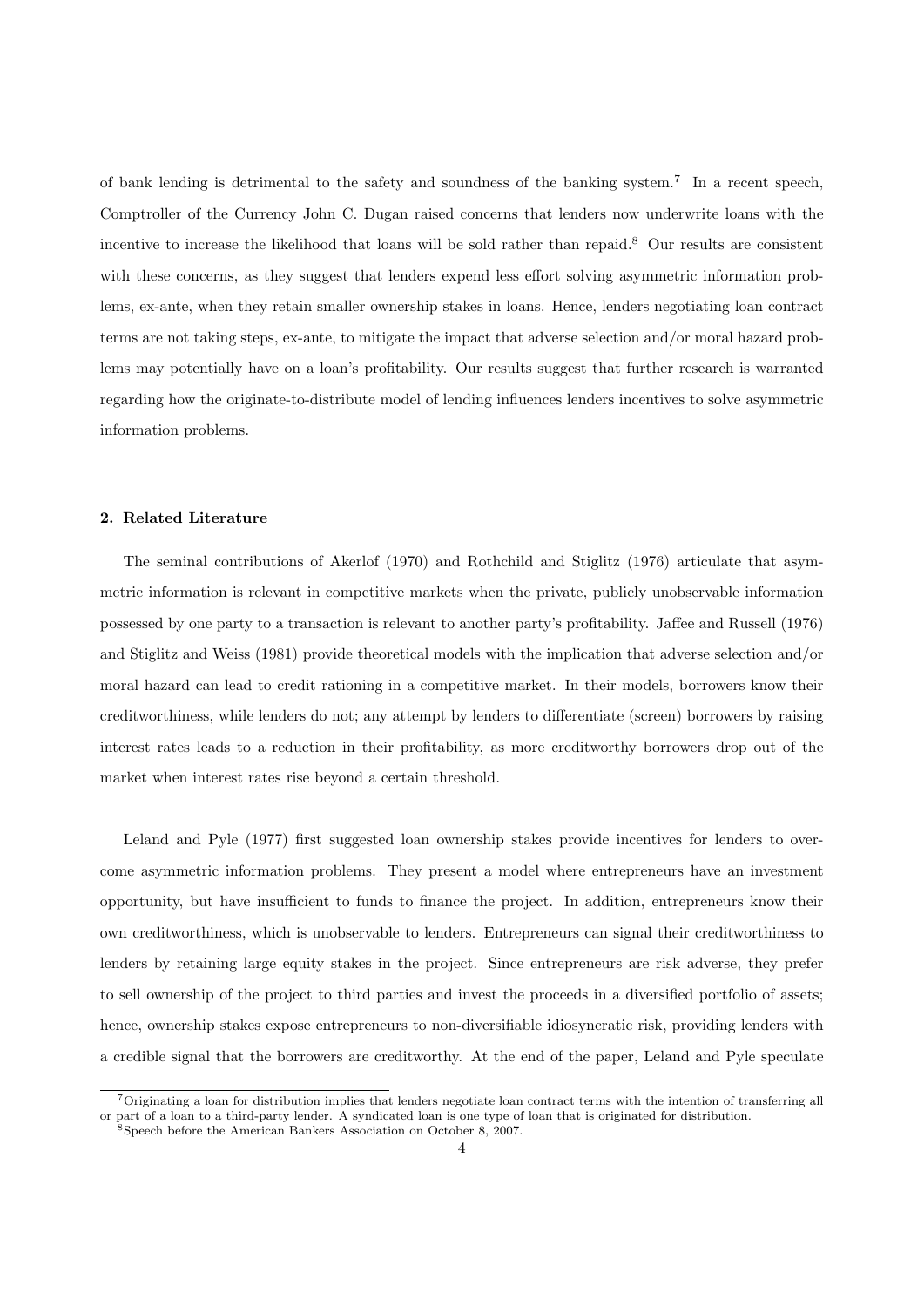how entrepreneurs' retained ownership stakes relate to ownership of loans by lenders, such as banks. They speculate that lenders could issue deposits and invest in large ownership stakes in loans, exposing lenders to idiosyncratic risk, which provides lenders with a credible incentive to ascertain borrowers' private information regarding their own creditworthiness. Diamond (1984) presents a theoretical model formalizing this intuition. Holmstrom and Tirole (1997) present a similar model where lenders retain ownership stakes in loans to credibly commit to overcoming moral hazard problems.

Recently, the proliferation of the syndicated loan market has motivated empirical research testing the intuition of Leland and Pyle (1977) and Holmstrom and Tirole (1997) that ownership of loans provides lenders with incentives to overcome asymmetric information problems. In a syndicated loan contract a borrower receives a loan from two or more lenders. Typically, a lead lender negotiates the terms of the loan contract with a borrower for an agreed-upon range of interest rates, and subsequently uses the negotiated loan contract terms to solicit a group of participant lenders. In these agreements, the lead lender bears responsibility for screening borrowers' creditworthiness. In a syndicated lending arrangement, two types of asymmetric information potentially exist: (1) borrowers may have private information regarding their creditworthiness that is unobservable to lenders, and (2) lead lenders may acquire private information regarding the borrowers' credit worthiness that is unobservable to participant lenders. Standard adverse selection and/or moral hazard problems arise from both types of asymmetric information problems, and ownership by lenders is predicted to overcome problems arising from both types of asymmetric information problems.<sup>9</sup>

Recent research by Sufi (2007) provides evidence consistent with the prediction of Holmstrom and Tirole (1997) that ownership shares provide lead lenders with the incentive to overcome asymmetric information problems, in particular moral hazard problems. He provides evidence of a positive association between the share of the loan retained by lead lenders and several proxies for adverse selection and/or moral hazard problems; in addition, he provides direct evidence of moral hazard problems, with the result that lead lenders retain smaller ownership stakes in loans after developing a lending relationship with borrowers. Ivashina (2008) provides empirical evidence regarding the implications of asymmetric information problems between lead lenders and participant lenders. She asserts that these asymmetric information problems between lead lenders and participant lenders result in borrowers paying greater interest rate spreads on syndicated loans.

<sup>9</sup>The former informational asymmetry leads to the standard adverse selection and moral hazard problem described by Jaffee and Russell (1976) and Stiglitz and Weiss (1981); the informational asymmetry leads to adverse selection problems as lead lenders wish to syndicate their riskiest loans and moral hazard problems, because a reduction in ownership reduces incentives to monitor borrowers ex-post.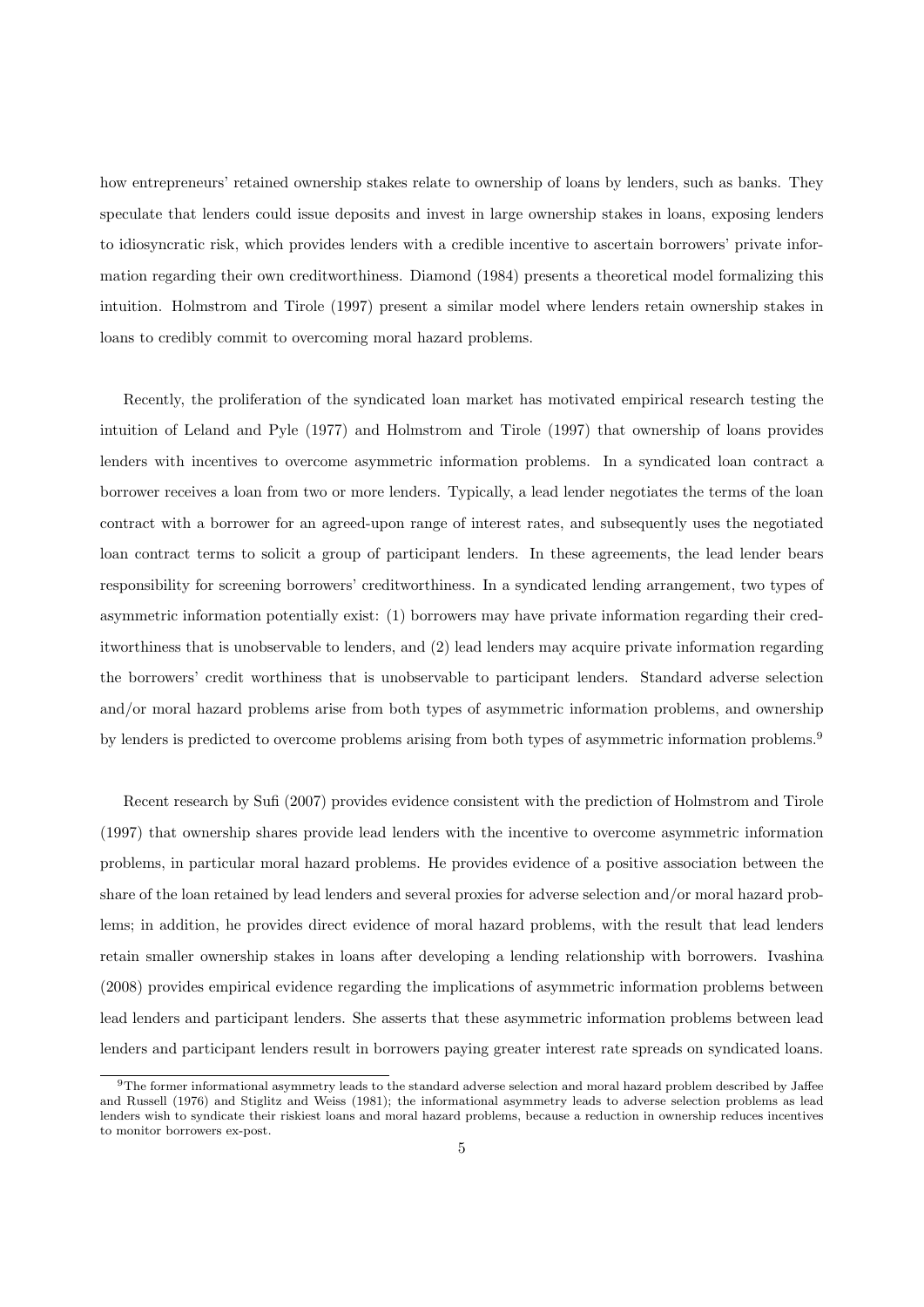She tests Leland and Pyle's prediction that greater ownership stakes retained by lead lenders alleviate this asymmetric information problem. She finds that lead lenders' ownership shares are negatively associated with interest rate spreads on syndicated loans, confirming Leland and Pyle's predictions.

#### 3. Empirical exercise

Our objective is to examine whether, holding all else constant, there exists a positive and statistically significant association between the amount of publicly unobservable information incorporated into corporate loan spreads and ownership of loans by lead lenders in loan syndicates. We conjecture that the variation in loan interest rate spreads unexplained by publicly observable information adequately captures borrowers' private information about their own creditworthiness, gathered by lenders during their ex-ante assessment of borrowers' creditworthiness.<sup>10</sup> We examine the relationship between ownership and unobservable information incorporated into loan spreads in order to provide evidence that asymmetric information problems exist in the corporate loan market, and that ownership provides lenders with the incentive to overcome asymmetric information problems. It is important to note that failure to find evidence of a statistically significant association between ownership and loan spread dispersion does not imply that asymmetric information problems do not exist. Our approach must identify asymmetric information problems and ownership mitigating asymmetric information problems simultaneously. We hypothesize that if asymmetric information problems do exist, there will be a positive association between unobservable information incorporated into loan spreads and ownership, as predicted by Leland and Pyle (1977).

However, we note several complications in attempting to achieve this objective. For example, several studies show that lenders incorporate information regarding their own financial state into loan contract terms. Sufi (2007) and Ivashina (2008) suggest that banks may attempt to price the idiosyncratic risk or total exposure faced in lending to a borrower into loan interest rate spreads. Hubbard et al. (2002) provide evidence that banks with low levels of equity capital to assets charge greater interest rate spreads. Hence, we also attempt control for the financial state of lenders with responsibility for negotiating loan contract

<sup>10</sup>We assume that lenders would not have incentives to gather unobservable information unless adverse selection and/or moral hazard problems exist, because even if lenders charge borrowers different interest rates according to their true creditworthiness (based on observable and unobservable private information), the lender would earn the same average rate of return that would be earned by charging observably identical borrowers an interest rate based on the expected value of borrowers' private information, without paying a cost to acquire the private information. We argue that our approach is reasonable if there are costs to acquiring borrowers' private unobservable information.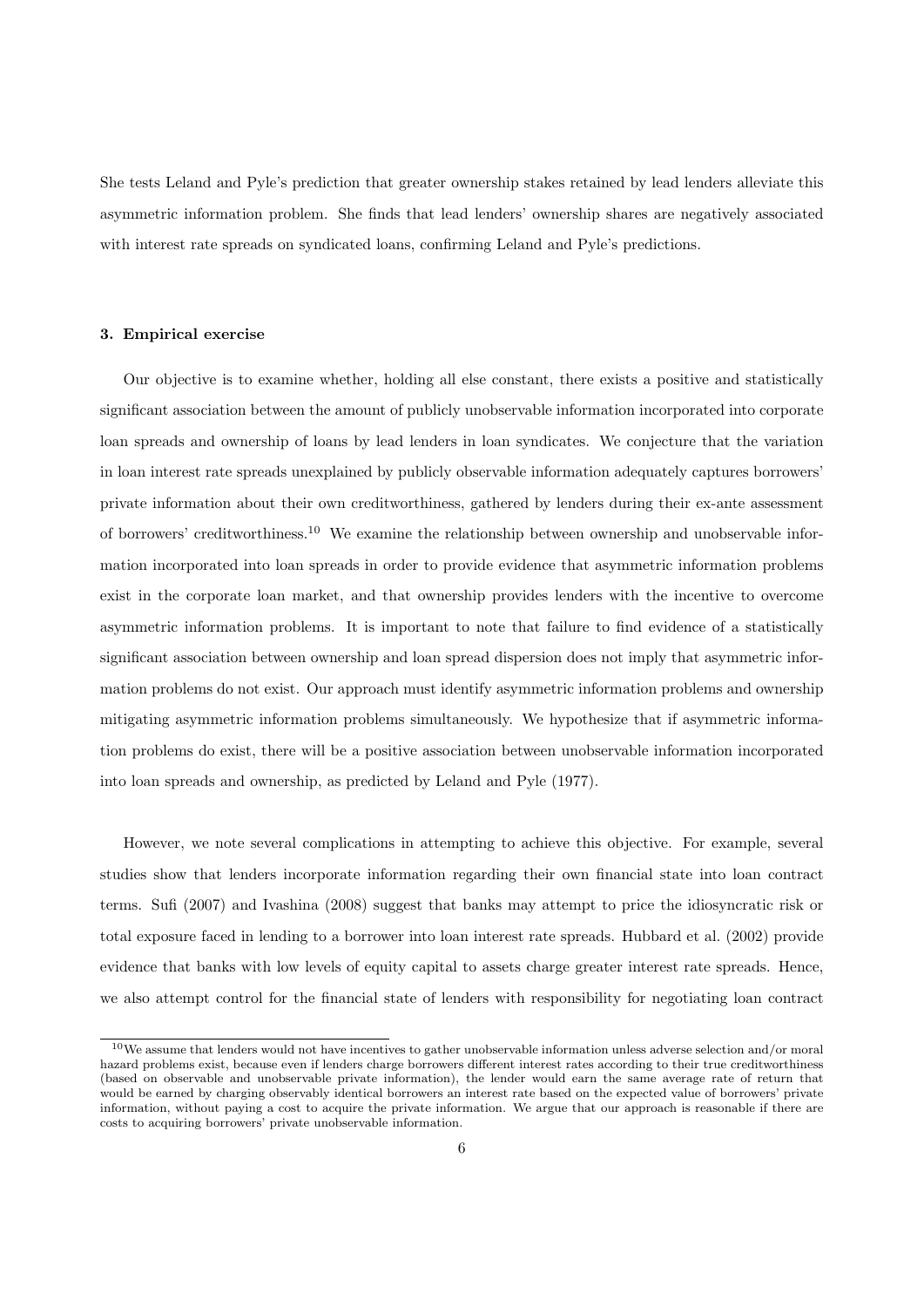terms. We admit that it is difficult to adequately control for lenders' financial state. In addition, discouragingly, we speculate that lenders should impute more information regarding their own financial state into loan contract terms when they retain larger ownership stakes. Consequently, if we are unable to adequately account for lenders' financial state, we expect that this would make it easier to find a positive association between unobserved information imputed into loan spreads and lenders' ownership stakes.

In addition, another complication when examining the association between ownership and unobservable information imputed into loan spreads is that ownership of loans may merely proxy for borrowers' asymmetric information problems. Hence, it is important to control for other loan contract terms that may indicate the existence of asymmetric information problems. Several studies provide empirical evidence that lenders with responsibility for monitoring borrowers are forced to retain larger ownership stakes when asymmetric information problems are potentially more severe. Hence, ownership may merely capture borrowers' asymmetric information problems, rather than the incentive to overcome asymmetric information problems provided by ownership. Therefore, we attempt to exhaustively control for observable proxies that could indicate the existence of asymmetric information problems, where our proxies are derived from previous research.<sup>11</sup> Consequently, we include information regarding other loan contract terms which may proxy for asymmetric information problems and better explain lenders' incentive to overcome these problems.

In our empirical exercise we use the heteroskedastic regression proposed by Harvey (1976). The heteroskedastic regression can be summarized as an empirical model containing two equations: (1) a regression equation explaining the mean of a dependent variable, and (2) an equation explaining the variance of the residuals in the regression equation.<sup>12</sup> In our exercise, the first equation, the regression equation, explains the mean of corporate loan interest rate spreads with a set of publicly available information; the second equation explains the variance of the residuals of the first equation, which we interpret as the variance of unobserved information imputed into loan interest rates.

Two recent empirical papers have used the same methodology for similar examinations. Degryse et al. (2007) examine the determinants of unexplained variation (the variance of the residuals of a regression describing loan interest rates) in interest rate spreads in loans to small businesses, and attribute the unex-

<sup>11</sup>Studies suggesting empirical proxies for borrowers' asymmetric information problems include but are not limited to Carey et al. (1998), Dennis and Mullineaux (2000), Ivashina (2008), Jones et al. (2000), Lee and Mullineaux (2004), Strahan (1999), and Sufi (2007).

<sup>&</sup>lt;sup>12</sup>For a full discussion of the heteroskedastic regression, see Cerqueiro, Degryse, and Ongena (2008).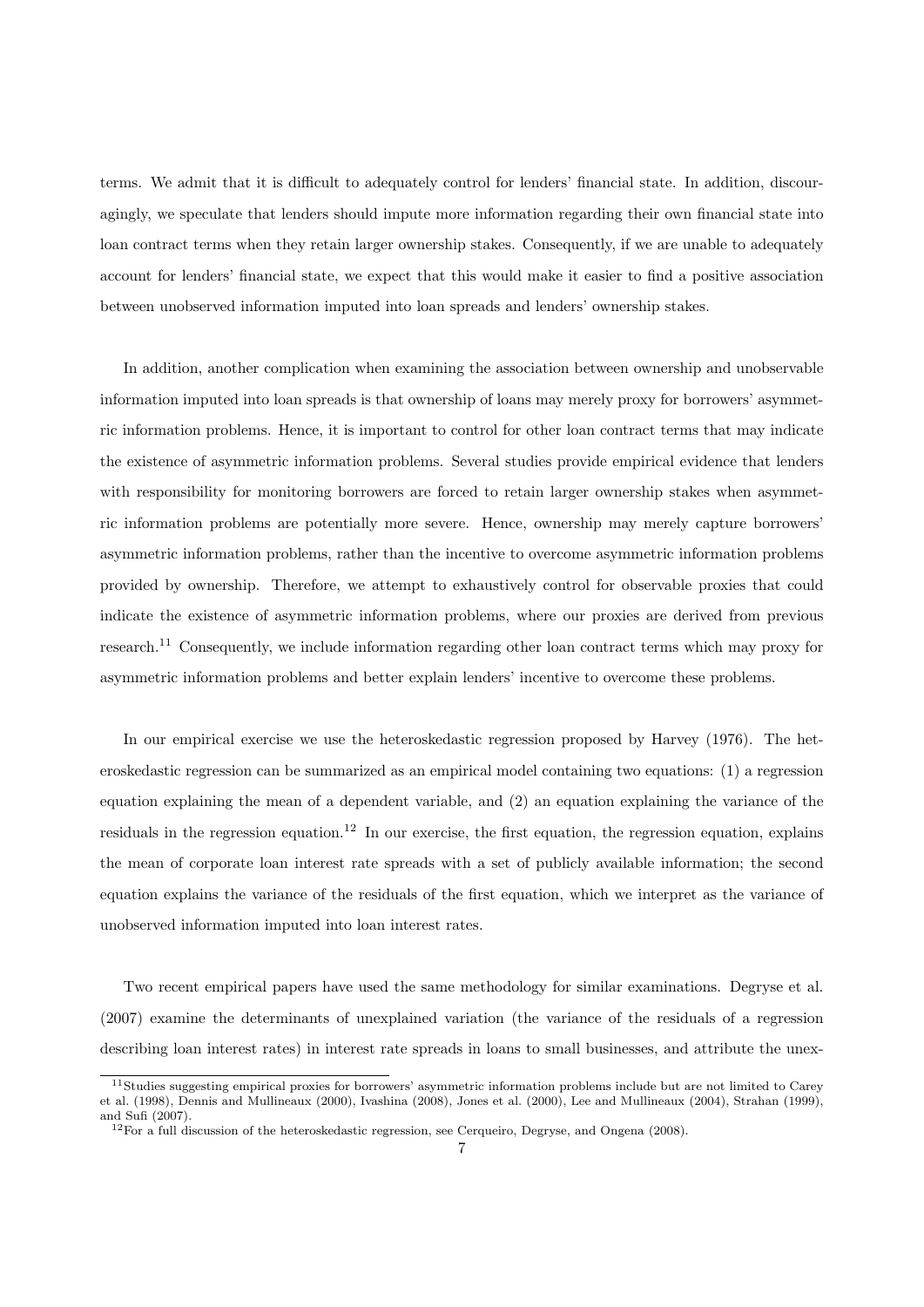plained variation to banks' "discretionary use of market power in the loan rate setting process." In addition, Iannotta (2008) examines unexplained variation in the interest rate spreads for subordinated bond issues by European banks, and interprets unexplained variation in bond spreads as unobservable information imputed into loan terms by bond investors, where the unobserved information is gathered through bond investors' ex-ante screening of banks' credit quality. Our approach is most similar to that of Iannotta (2008), as we attribute unexplained variation as unobservable information regarding borrowers' creditworthiness imputed into loan interest rate spreads gathered during lenders' initial ex-ante credit screening. A primary difference with prior research is that we are attempting to examine variation in spreads after controlling only for publicly available information regarding borrowers' risk characteristics. Prior research has included numerous other control variables in the mean equation, such as those describing other loan contract terms. However, we omit such variables, as information regarding other loan contract terms could contain borrowers' private information that has been gathered during lenders' ex-ante credit evaluation.

Our heteroskedastic regression model is provided by the following empirical model:

$$
Y_{i,t} = \beta' X + \epsilon_{i,t} \tag{1}
$$

$$
\sigma_{i,t}^2 = e^{\gamma'Z} \tag{2}
$$

In our heteroskedastic regression model, our regression model is describing the mean,  $Y_{i,t}$ , provided by equation (1), and the model describing the residual variance,  $\sigma_{i,t}^2$ , is provided by equation (2). The subscripts in equations  $(1)$  and  $(2)$  refer to borrower, i, during year, t. The dependent variable in equation  $(1)$ is the interest rate spread. The interest rate spread is explained by a matrix of independent explanatory variables X, which we will describe shortly, which is multiplied by parameter vector  $\beta$ ; the term  $\epsilon_{i,t}$  is the white-noise error, which we interpret as the unobserved private information gathered by the bank in their ex-ante credit evaluation. In equation (2), the residual variance of the error term is explained by a matrix of explanatory variables  $Z$ , with vector of coefficients,  $\gamma$ .

We utilize several control variables in the  $X$  and  $Z$  matrices. As previously mentioned, the core set of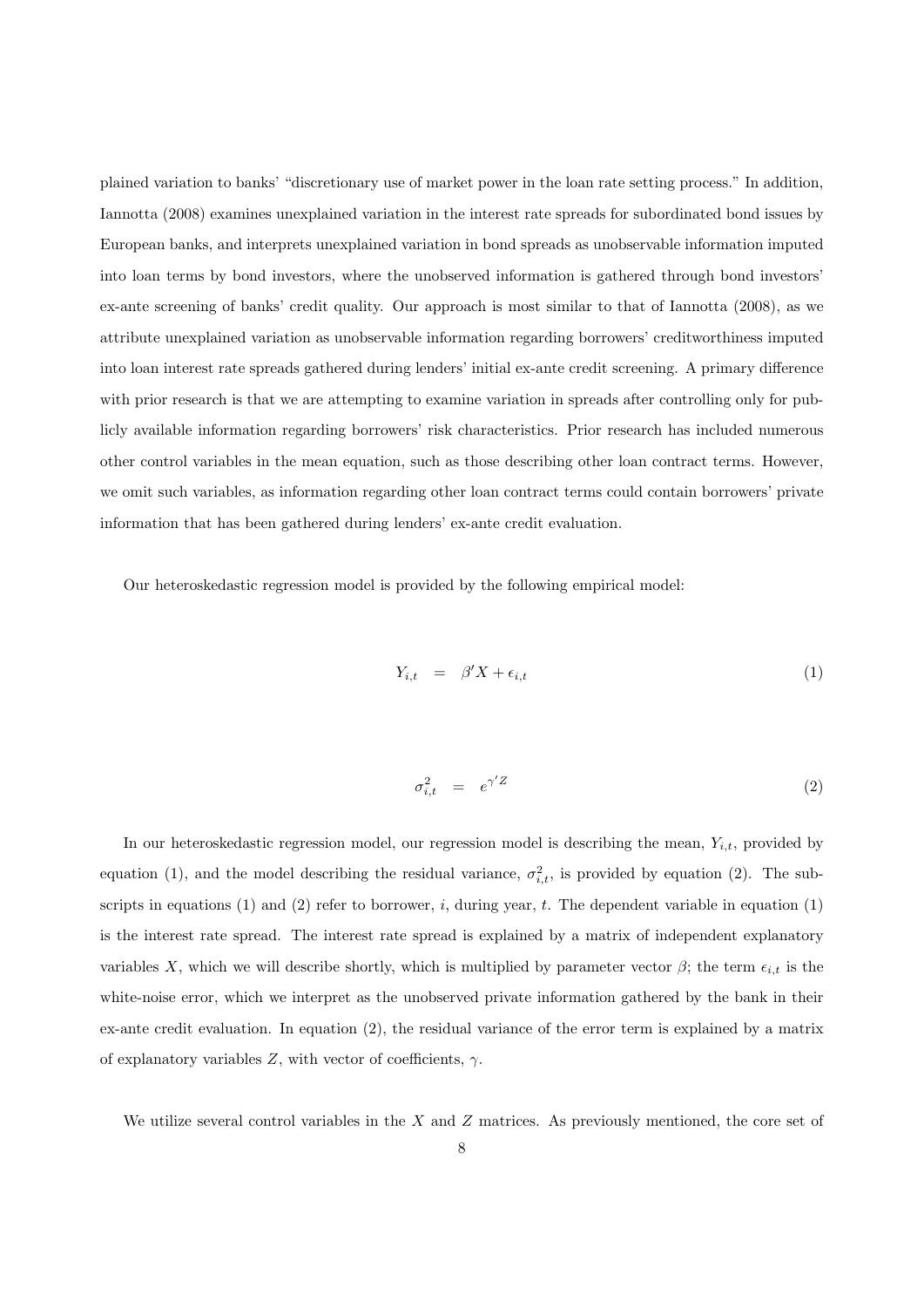explanatory variables is intended to proxy for borrowers' observable risk characteristics and the likelihood of borrowers' asymmetric information problems, which we draw from the previous literature examining the empirical determinants of corporate loan contract terms.<sup>13</sup> In addition, we include proxies for lenders' financial state, which is intended to proxy for information regarding lenders' financial state that may be priced into syndicated loan contract terms or influence lenders' incentives to solve asymmetric information problems. The observable risk characteristics are derived from borrowers' financial statement data obtained from COMPUSTAT, borrowers' stock market data from CRSP, and debt ratings from COMPUSTAT. Proxies describing lenders' financial states are gathered from bank holding company financial data included from the Federal Reserve Y-9C (FR Y-9C) call report forms.<sup>14,15</sup> The  $Z$  matrix contains all control variables included in the X matrix, in addition to the other control variables intended to capture loan ownership by lenders with responsibility for negotiating loan contract terms, and other loan contract terms. We must exhaustively control for other variables that potentially indicate asymmetric information problems, because our intention is for our ownership variables to capture lenders' incentives to gather borrowers' private information, rather than the mere existence of asymmetric information problems.<sup>16</sup> All variables capturing borrowers' observable risk characteristics and the likelihood of borrowers' having asymmetric information problems are observed from the fiscal year prior to the loan contract, in order to ensure that this information proxies for the set that would have been used by lenders when negotiating loan contract terms. In addition, all lender control variables are also observed from the fiscal year prior to the loan contract. In addition, all other loan contract terms used as control variables in equation (1) are obviously observed at the same date as the loan interest rate spread.

<sup>&</sup>lt;sup>13</sup>This literature includes, but is not limited to; Carey et al. (1998); Hubbard et al. (2002); Qian and Strahan (2007); and Strahan (1999).

 $14$ We only include data on lenders that are part of large bank holding companies due to data limitations. An issue arises in deciding whether to focus on individual bank data or holding company report data. We focus on the holding company level because syndicated loans in our data sample are very large loans on average. Hence, we argue that it is likely that the terms of these loan contracts are likely to be influenced by the financial state of the entire holding company rather than an individual bank in a holding company. In addition, holding company data allow us to include loans made by non-bank subsidiaries of bank holding companies.

<sup>15</sup>We include holding company data for lead lenders in syndicated loans as these banks are likely those responsible for negotiating syndicated loan contract terms. We follow the approach of Ivashina (2008) in determining lead lenders. Our data on lead lenders' identities and ownership shares is derived from the "Lenders-All Lenders" data item in the DEALSCAN. Because there is no known link between the DEALSCAN database and the FR Y-9C data, we match lead lenders identified by the DEALSCAN database to lenders' financial statement data from FR Y-9C by name. We include only unambiguous matches between lead lenders and associated holding companies.

 $16$ For example, lenders may solve asymmetric information problems through ex-ante screening regardless of loan ownership, or may elicit borrowers' private information with other loan contract features, and may just happen to be forced to retain larger stakes in loans when asymmetric information problems are likely to be severe. Hence, other observable proxies for asymmetric information problems or loan contract terms may explain away any positive association between ownership and unobservable information imputed into loan contract terms.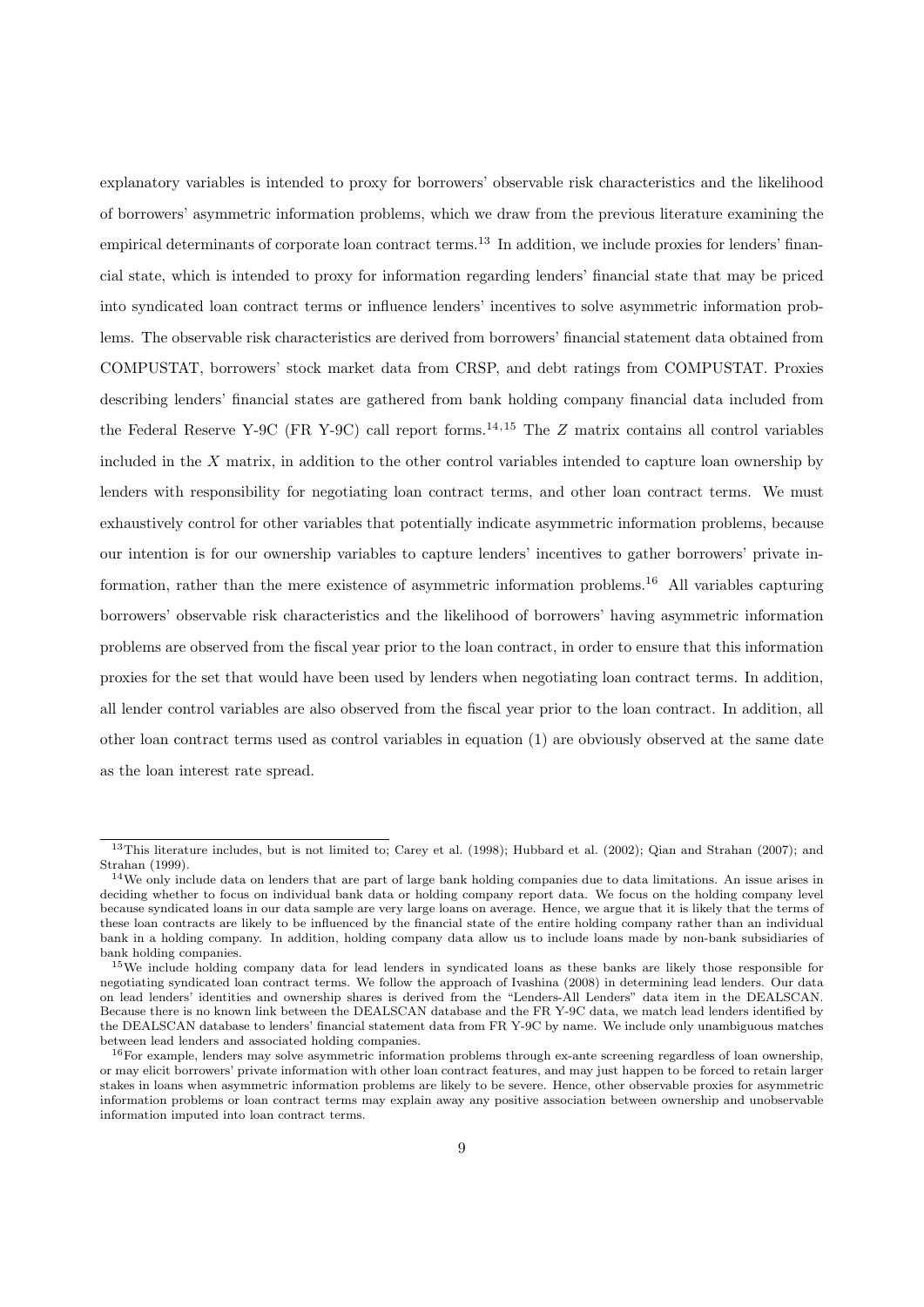We construct multiple measures of loan ownership. Our first measure is a dummy variable indicating whether or not a loan is syndicated. This variable is intended to capture whether or not there is a difference in lenders' incentive to gather non-public information between loans whose lenders retain full ownership (sole lender loans) and loans where lenders retain less than full ownership (syndicated loans). Our second measures are based on the number of lenders. Sole lenders have a single lender, while syndicated loans have multiple lenders. This measure is available after 1999 in our data set. This variable does not capture lenders' ownership share; however, it is likely that lead lenders in syndicate loans retain smaller ownership stakes when there are multiple lenders. The number of lenders is a noisy proxy for ownership, which should make it more difficult to find evidence consistent with a priori expectations. We include the number of lenders as the log of 1 plus the number of lenders. Another measure of ownership is lenders' retained ownership share in the loan.<sup>17</sup> Lenders' ownership share is included as the log of the percent of the loan owned by the sole or lead lender in the syndicate. We also allow estimate specifications intended to examine whether the association between unobservable information in loan spreads and ownership is nonlinear. So we construct indicators for quartiles of the number of lenders and loan ownership shares.

The overlapping variables in the  $X$  and  $Z$  matricies can be grouped into three categories: those describing borrowers' credit risk, those describing borrowers' asymmetric information problems, and variables describing lenders' financial state. In equation (1) variables indicating greater credit risk or asymmetric information problems should be associated with greater borrowing costs. Greater credit risk increases borrowing costs as lenders expect the likelihood of default to increase, which lowers the expected return to lending to a borrower. Greater asymmetric information problems cause lenders to exert greater effort monitoring borrowers, which increases borrowing costs as lenders demand compensation for monitoring efforts. Asymmetric information problems imply that lenders must exert greater effort ex-ante to distinguish borrowers' creditworthiness (adverse selection and/or moral hazard) and/or greater effort examining whether borrowers are taking risks ex-post that are not in the lenders' interests (moral hazard). In equation (2), greater monitoring effort exerted by banks should be associated with greater unexplained variation in loan interest rate spreads, captured by an increase in the variance of the residuals  $\sigma_{i,t}^2$ .

We include several proxies that capture the likelihood of a borrower having asymmetric information problems. We include a proxy for how many times a borrower has accessed the corporate loan market,

<sup>17</sup>We include loans where there exists only a single lead lender.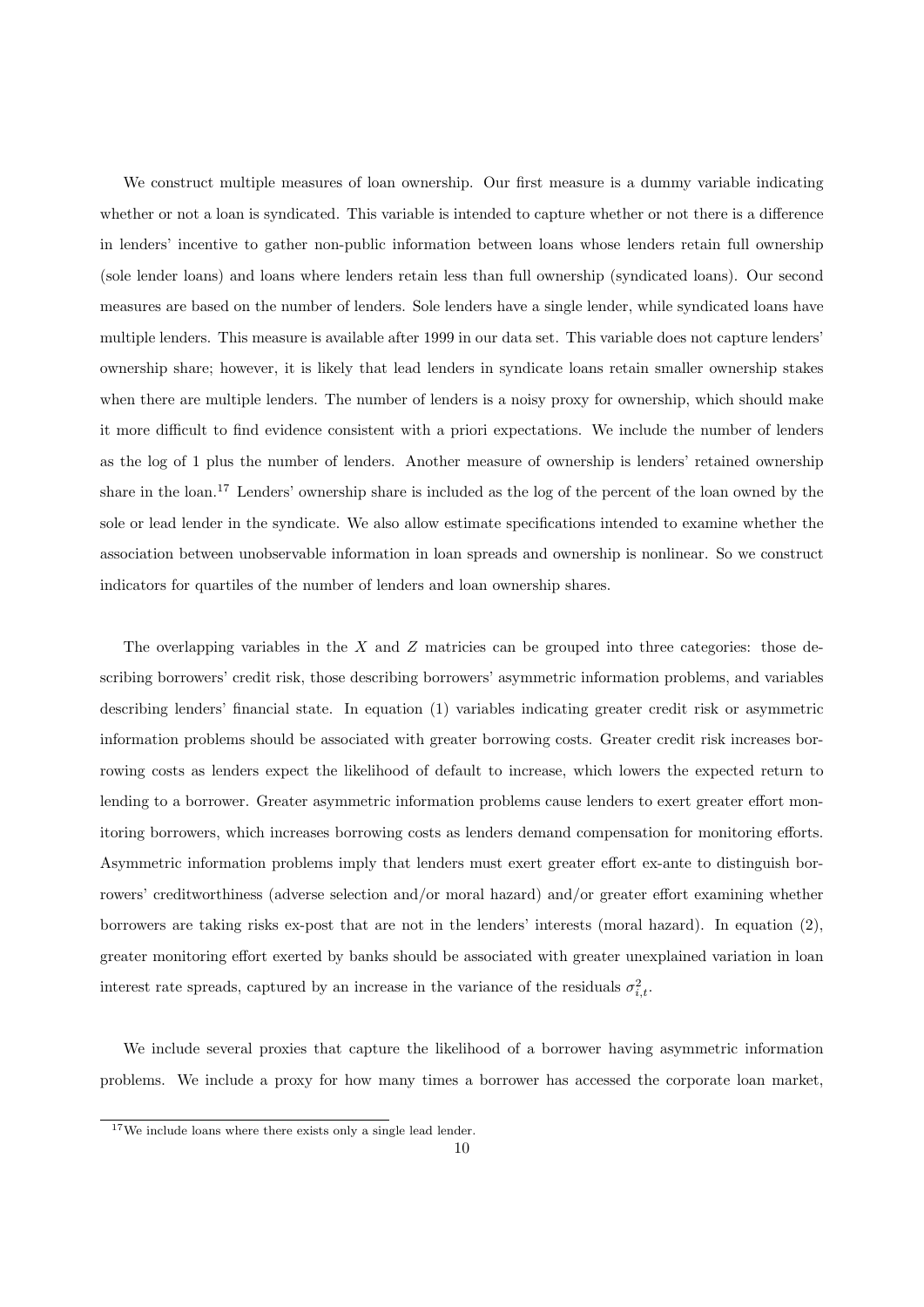as captured by the number of previous deals exisiting for a borrower in the DEALSCAN database. This variable is intended to capture any decline in asymmetric information from repeated interactions between borrowers and the corporate loan market.<sup>18</sup> We include a proxy for firms' size, as larger firms are likely to have survived a long time and have more information produced about their financial state, which may reduce the need for banks to produce information ex-ante. For example, even if unobservable information exists regarding larger borrowers' creditworthiness, the information may have been learned over time by financial market participants such as the lenders, or transmitted by other sources such as security analysts. Hence, we predict that larger firms are less likely to suffer from asymmetric information problems. However, we may expect more unobservable information to be imputed into loan spreads for larger firms if information we do not observe has been produced and disseminated by other sources and subsequently observed by banks; however, we speculate that stock market valuations and debt ratings may adequately capture any of this information. We calculate borrower size and the log of total assets (COMPUSTAT item6).

We include two proxies for borrowers' growth options. We include research and development expense, which is calculated as research and development expense divided by total assets (item46/item6).<sup>19</sup> Firms with greater levels of research and development spending are typically thought to have greater growth opportunities, which creates both ex-ante and ex-post asymmetric information problems. It is difficult to ascertain these borrowers' creditworthiness ex-ante (adverse selection), and prohibit their owners from shifting risks ex-post in a manner inconsistent with lenders' interests (moral hazard). In addition, we include another proxy for borrowers' growth opportunities, the market-to-book ratio, which is calculated as the sum of the market value of firms' equity plus the book value of debt divided by total assets ((stock price\*shares outstanding from  $CRSP + item34 + item9$ /item6). While greater growth opportunities, as indicated by the market-to-book ratio, are expected to be associated with greater asymmetric information problems, the market-to-book ratio also indicates greater expected profitability, which may indicate less credit risk. Hence, we do not have any strong prediction regarding the association between the market-to-book ratio and loan spreads, but expect the market-to-book ratio to be associated with greater asymmetric information problems.

We include the standard deviation of stock returns and stock trading volume as proxies for asymmetric information problems. Firms with volatile stock returns and greater stock trading volume frequently have

<sup>&</sup>lt;sup>18</sup>We also include a measure of the number of previous deals between a borrower and the sole lender or lead lender. However, results were not significant, and were omitted to relieve estimation difficulties.

<sup>19</sup>We code missing values as zero and create a dummy variable equal to 1 when the data item is not missing.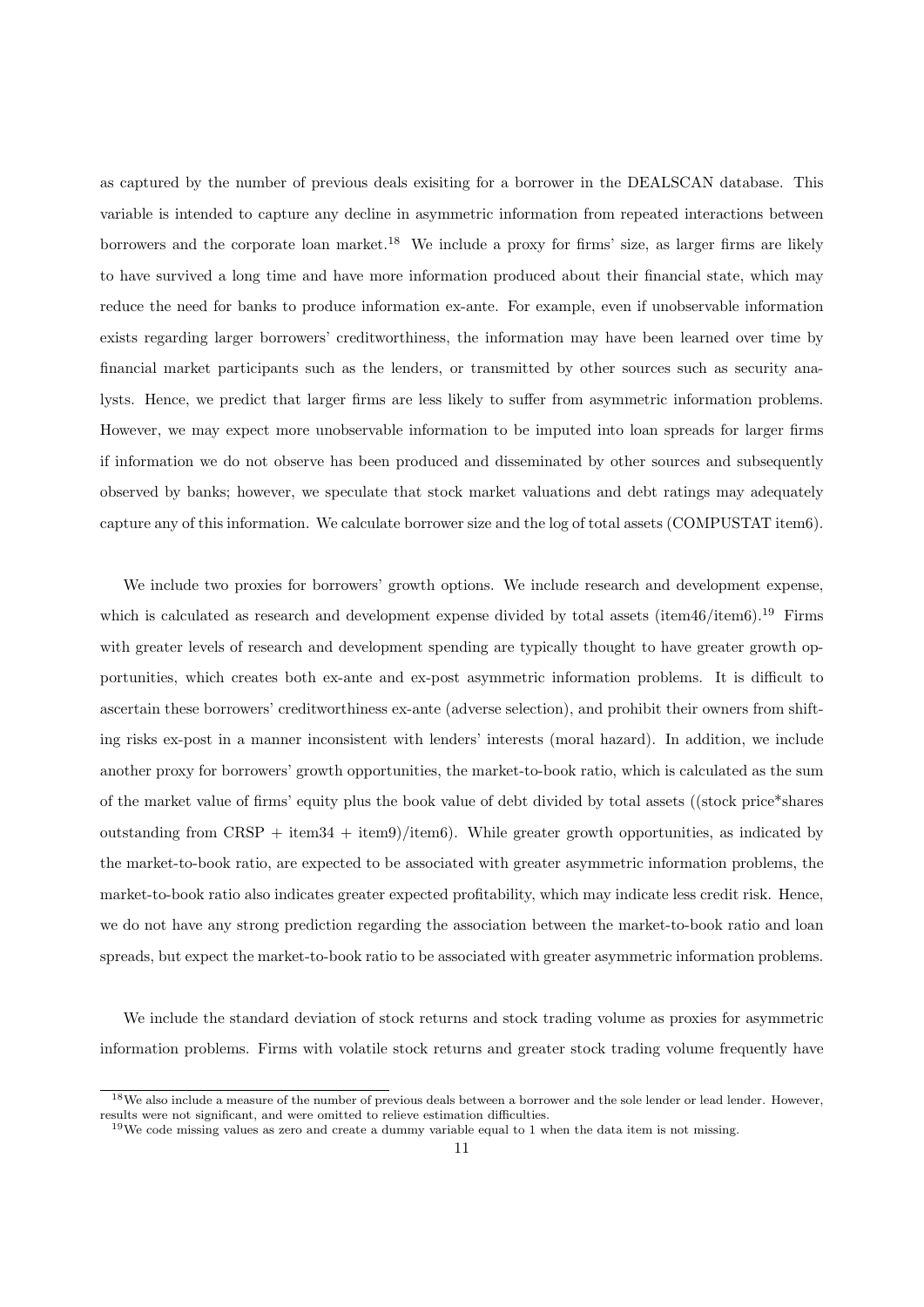had new information imputed into their stock market valuations. Therefore, we expect that it may be more difficult for lenders to acquire or understand larger quantities of new information that has been imputed into borrowers' valuations, which may be associated with an increase in asymmetric information. In addition, more volatile stock returns may indicate greater uncertainty, which could increase asymmetric information problems and credit risk. The standard deviation of stock returns is calculated as the standard deviation of daily stock returns for the entire fiscal year, where stock returns are calculated as borrowers' daily return excluding dividends from CRSP minus the CRSP value-weighted index daily return, excluding dividends.

We now describe several proxies for borrowers' credit risk. We include a proxy for a borrowers' debt rating, which is the Standard and Poor's Long Term Domestic Issuer credit rating from COMPUSTAT item280. The COMPUSTAT manual states that this variable indicates borrowers' capacity and willingness to repay debt. COMPUSTAT presents the debt rating variable as a numeric value for each rating (i.e., AAA, AA+). We recode the debt rating as a value of 1 for the most favorable debt rating of AAA, and impose increasing values as debt ratings decline until the least favorable debt rating of D.<sup>20</sup> We include a proxy for firms' leverage ratio, which is calculated as the sum of borrowers' short-term and long-term debt divided by total assets ((item34+item9)/item6). Firms with greater leverage ratios, holding all else constant, are more likely to default on debt obligations, and are expected to have greater credit risk. We include a proxy for borrowers' ability to generate revenues to meet interest payments on debt, calculated as borrowers' total interest expense divided by total sales (item15/item12). Firms with a greater amount of revenues pledged to interest payments are more likely to have difficulties repaying debts, which should be associated with greater credit risk. We include the quick ratio, which captures the quantity of short-term assets available to cover short-term liabilities, which is calculated as current assets less inventories, all divided by current liabilities ((item4-item3)/item5). Firms with more short-term (near cash) assets relative to short-term liabilities are more likely to make short-term debt payments and have less short-term credit risk. Our final credit risk proxy is the portion of total debt due in one year, which is calculated as debt due in one year divided by the sum of long-term and short-term debt (item44/(item34+item9)). If a borrower has a greater amount of debt due on a short time horizon, then we expect a borrower to have greater short-term credit risk.

We also include data on non-price loan contract terms in the equation for the variance of the residuals. Several non-price loan contract terms may be utilized by lenders to mitigate problems associated with credit

 $^{20}\text{We code missing values as zero and create a dummy variable for missing debt ratings.}$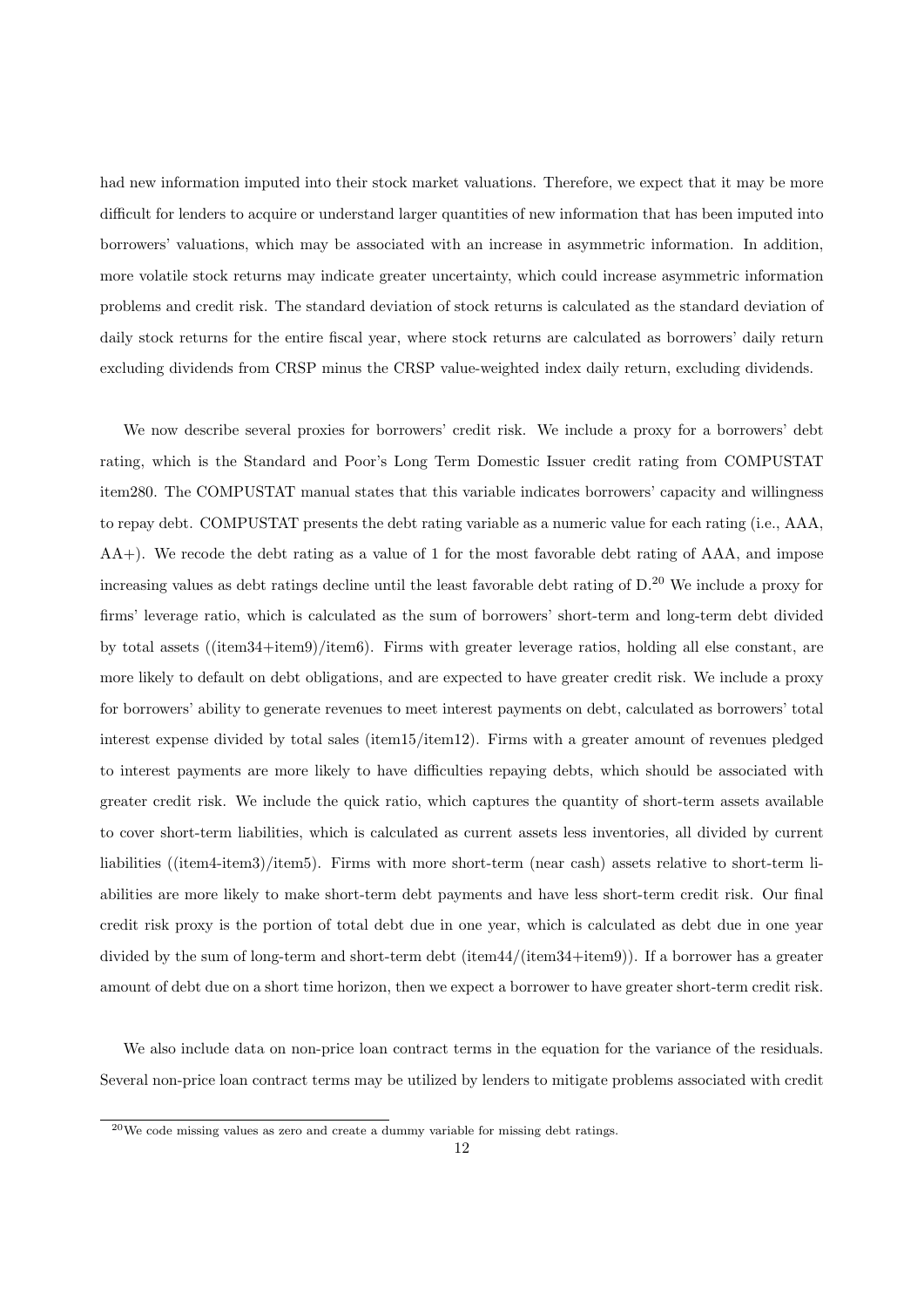risk or asymmetric information problems. The non-price loan terms intended to deal with asymmetric information problems may elicit borrowers' private information independent of ex-ante screening, or indicate the existence of asymmetric information problems solved with greater ex-ante monitoring independent of ownership. All data for the non-price loan contract terms comes from the DEALSCAN database. We include the size of the loans' facility amount, which is the log of the facility amount in dollars. Larger loans present greater credit risk to lenders, which should be associated with greater credit risk. However, larger borrowers suffering less from asymmetric information problems are also more likely to receive larger loans, and if our proxies for borrowers' asymmetric information problems are inadequate, then we might expect loan amount to be associated with greater dispersion in the residuals.<sup>21</sup> We include the maturity length of a loan, which we measure as the log of loans' maturity length in days. Theoretical models provide conflicting predictions regarding the link between the maturity length of a debt contract and borrowers' credit risk and/or asymmetric information problems. Diamond (1991) presents a model where the most creditworthy and least creditworthy firms borrow at short maturities, and borrowers with average creditworthiness borrow at long maturities. Flannery (1986) presents a model where borrowers with the highest level of creditworthiness borrow at the shortest maturity. Since our DEALSCAN database tends to include the largest, most creditworthy borrowers, we expect that maturity length may be inversely related to borrowers' credit quality and/or asymmetric information problems. We include a dummy variable indicating whether a loan is secured. Booth and Booth (2006) present evidence that less creditworthy borrowers and borrowers with greater asymmetric information problems pledge collateral, and that loan spreads on secured loans are lower after controlling for the endogeneity of loans' secured status. In addition, Strahan (1999) presents evidence that secured, syndicated loans carry greater interest-rate spreads than unsecured, syndicated loans.<sup>22</sup> Since we are unable to control for the endogeneity of a loan being secured in equilibrium as in Booth and Booth, we expect secured loans to be associated with greater asymmetric information problems. We include dummy variables for whether loans have covenants. Covenants are typically utilized to monitor borrowers' ex-post actions, which mitigates moral hazard problems. Therefore, we expect covenants to capture greater asymmetric information problems. Our final control variable for non-price loan terms includes a dummy variable indicating whether a loan contract contains performance pricing. Performance pricing is a contract stipulation that the interest rate spread will adjust according to changes in borrowers' financial statement performance, such as an increase or decrease in EBITDA. Performance pricing, if included in a loan contract,

 $^{21}$ Strahan (1999) presents evidence that more observably creditworthy firms receive larger loans, and that larger loans carry lower spreads over LIBOR.

 $^{22}$ When the secured variable is missing in the data, we code these values as 0; we include a dummy variable equal to 1 when the secured variable is not missing.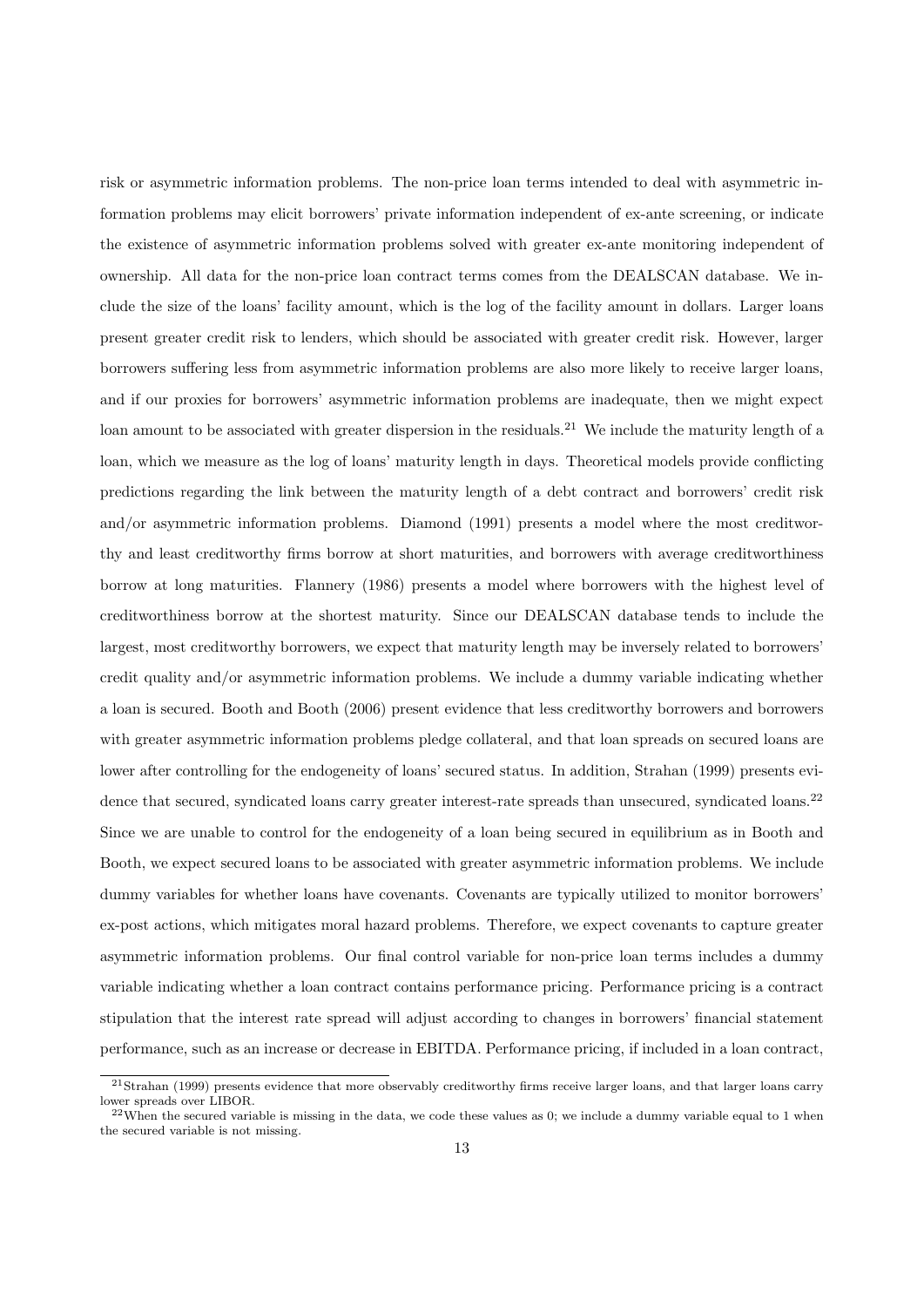may solve either adverse selection and/or moral hazard problems and likely substitutes for ex-ante and/or ex-post screening.

Our final control variables attempt to adequately control for the lenders' financial state. We include proxies for lenders' size, equity capital, and amount of loan loss provisions. Our proxy for lenders' size is the log of total assets. Larger lenders likely have lasted a long while and built a favorable reputation with financial markets and likely have a low cost of capital and can lend at lower interest rate spreads. Larger lenders also likely have sophisticated information technology systems and superior resources to gather information about borrowers' credit worthiness, which may induce lenders to engage in greater amounts of ex-ante screening. Our proxy for equity capital is total equity capital divided by total assets. We include equity capital because lenders with more equity may be less likely to become insolvent and be better able to sustain loan losses. This, in turn, may lower their cost of capital allowing the lender to charge lower interest rates on loans. Hubbard et al. (2002) provide empirical evidence that syndicated loan spreads reported in DEALSCAN are greater for lead lenders with low capital ratios. In addition, if lenders with more equity capital are less likely to become insolvent, they have less incentive to engage in ex-ante screening to mitigate asymmetric information problems. Our proxy for loan loss provisions is calculated as total loan loss provisions divided by total assets. Loan loss provisions are used by lenders as a reserve for expected future loan losses; hence, lenders with greater loan loss provisions may be more likely to become insolvent and have a greater cost of capital as a result. Therefore, lenders with greater loan loss provisions may charge higher interest rates on syndicated loans. In addition, lenders with more loan provisions may have greater incentive to engage in greater ex-ante screening of borrowers in order to improve the performance of future loans and avoid worsening financial condition.

# 4. Summary Statistics

The summary statistics are presented in Table (1). The statistics indicate that the average firm in our sample is large and of high credit quality. In addition, the firms in our data sample are larger and appear to be of a relatively high credit quality compared to firms included in prior research. For instance, the average size of firms in our data sample is roughly 4.3 billion dollars in assets, and the firm pays an average interest rate spread over LIBOR of 153 basis points. This contrasts with previous research by Strahan (1999) where borrowers on average have about 2.4 billion dollars in assets, and pay an average spread of about 185 basis points. Sufi (2007), who also examines asymmetric information in the syndicated loan market using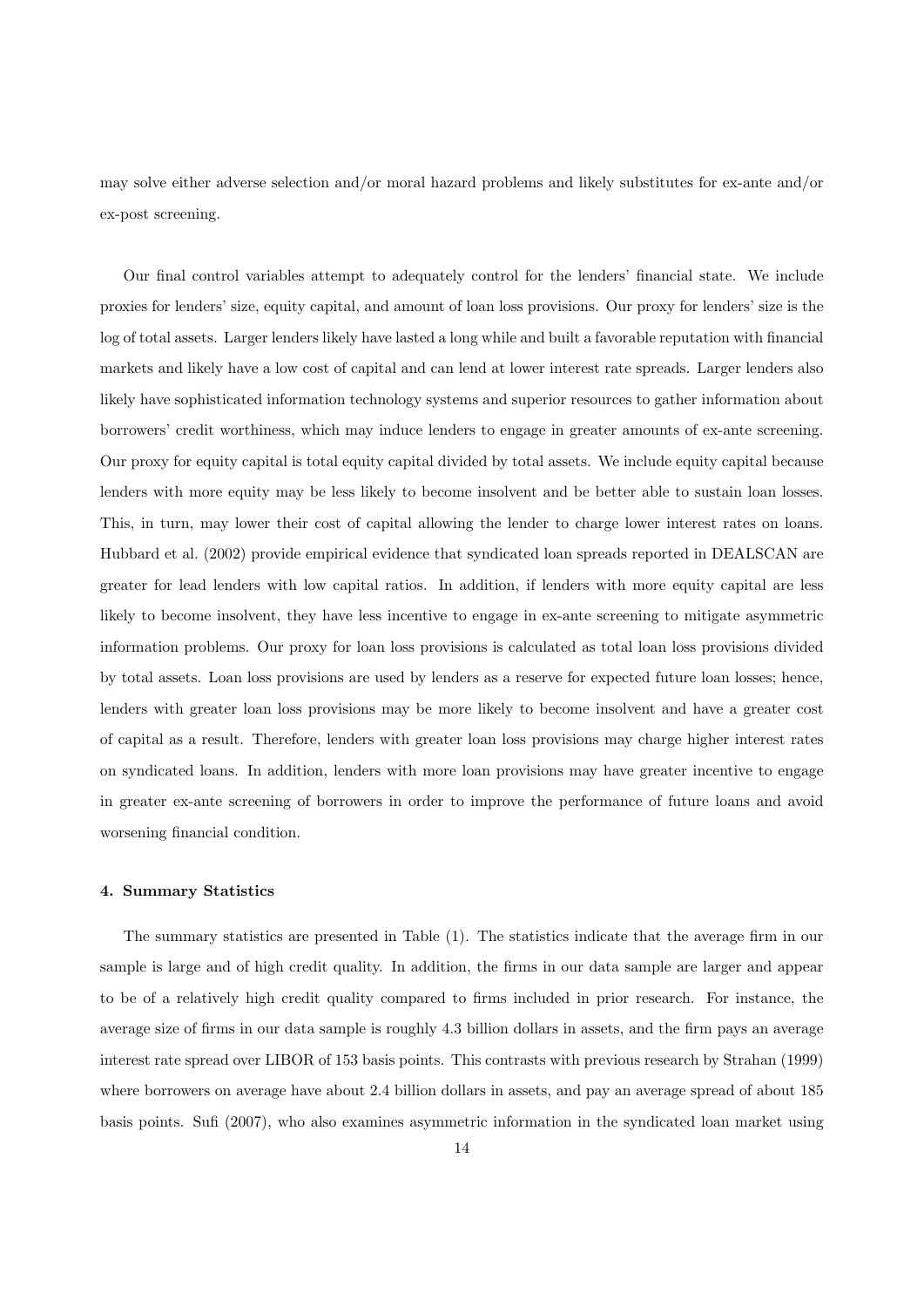DEALSCAN and COMPUSTAT data, has borrowers with an average of about 3.3 billion dollars in total assets, paying an average spread of 159 basis points. In addition, compared to Sufi (2007), our borrowers on average have higher EBITDA and lower leverage. Therefore, it appears our borrowers qualitatively may have fewer asymmetric information problems and be of greater creditworthiness than those included in previous research. Any potential bias should make it more difficult to find evidence that asymmetric information problems exist in the corporate loan market.

The statistics are grouped into five main categories: (1) asymmetric information controls, (2) credit risk controls, (3) non-price loan terms, (4) ownership controls and loan spreads, and (5) lead lender characteristics. We briefly describe our main control variables. The standard deviation of interest rate spreads is roughly 114 basis points with a mean of about 153 basis points, which indicates that there is substantial variation in interest rate spreads. In addition, the average loan has roughly nine lenders with a standard deviation of 9, and lead lenders retain roughly 38 percent ownership of a loan with a standard deviation of about 36 percent. These statistics indicate that there is significant variation in loan ownership to exploit in our empirical estimations.

#### 5. Estimation Results

Our main results are presented in Tables  $(2)-(7)$ . The estimation results for equation  $(1)$  are presented in Tables  $(2)$ ,  $(4)$ , and  $(6)$ ; the results for equation  $(2)$  are presented in Tables  $(3)$ ,  $(5)$ , and  $(6)$ . We briefly describe the results for equation (1), and then focus thoroughly on the results for the residual variance equation. The parameter estimates across specifications appear to be qualitatively consistent, which is encouraging given that different specifications include different sample periods and sample sizes. In addition, the parameter estimates appear to be generally consistent with the empirical prediction that variables that proxy for greater credit risk or asymmetric information should be associated with greater loan spreads.

The first rows contain the variables that are intended to primarily capture credit risk. The parameter estimates for leverage and EBITDA are statistically significant at the 1 percent level in nearly all columns, with exception of the results in Table  $(6)$ . The coefficient on leverage is positive in all columns, which is consistent with the empirical predictions that increased default risk is associated greater loan spreads. The coefficient on EBITDA is negative, as predicted, consistent with greater profitability resulting in lower loan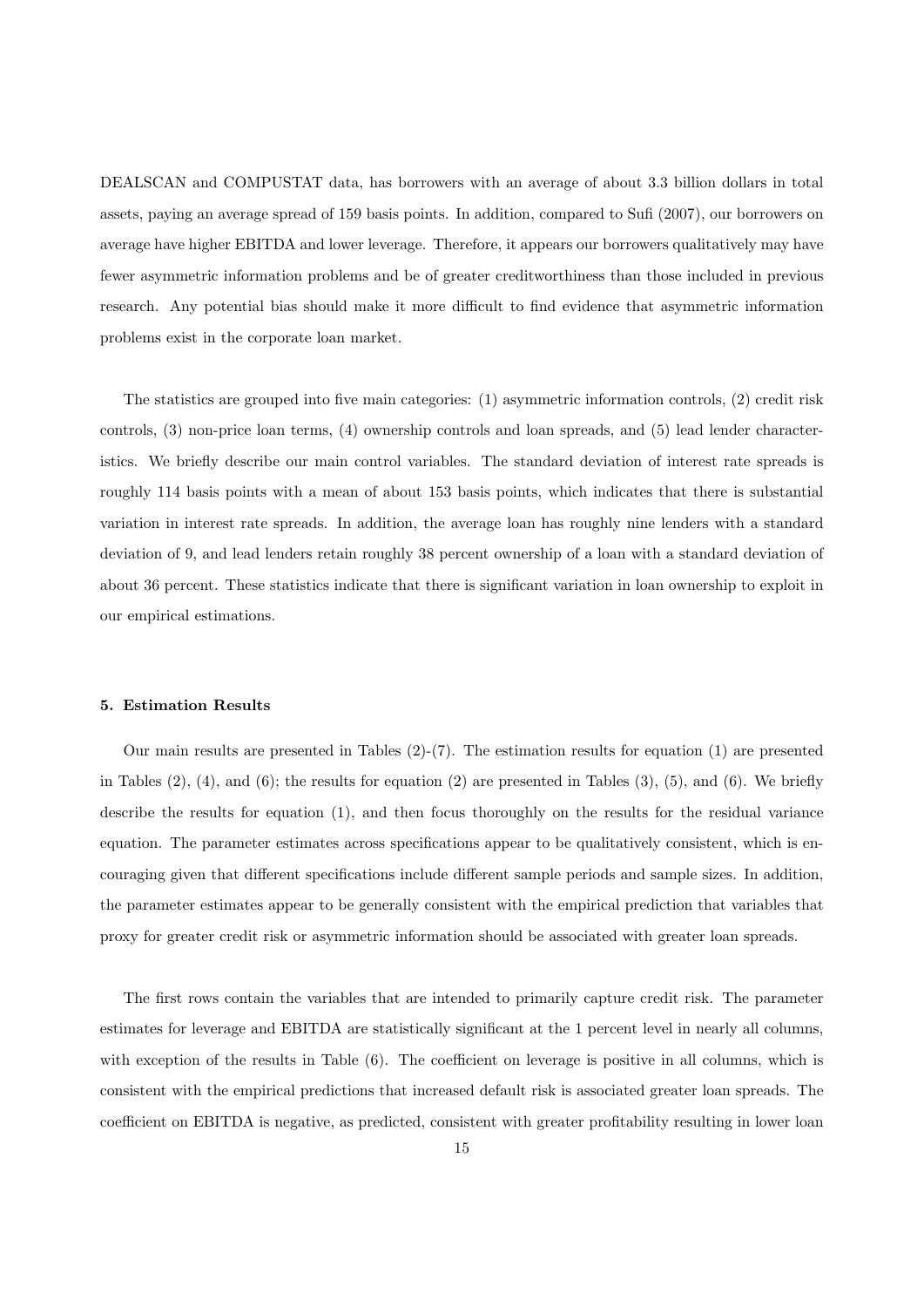spreads. Parameter estimates for variables capturing borrowers' short-term credit risk, which include debt due in one year, the quick ratio, and the current ratio, are generally consistent with empirical predictions; however, the parameter estimates are not always statistically different from zero and the level of statistical significance of parameter estimates varies across specifications. Statistical significance is not a primary concern in equation (1), as we are attempting to exhaustively capture the set of publicly available information banks may use. Including numerous controls may cause multicollinearity, inflating the standard errors of the coefficient estimates. The only result inconsistent with our predictions is that the coefficient on the quick ratio, which we predict to be associated with less short-term credit risk, is positive. The coefficient on our final proxy for credit risk, dividends, is positive but not statistically different from zero in Tables (2) and (4), and the coefficients are negative and sometimes statistically significant in Table (6).

We next describe the results for variables we expect to be primarily associated with asymmetric information problems. As predicted, stock return volatility and research and development expense have positive associations with loan spreads in all models. The parameter estimates for stock return volatility are statistically different from zero at the 1 percent level in all specifications, while some coefficients for research and development are statistically significant in Tables (2) and (4). We provided no strict empirical predictions of how the market-to-book ratio or stock trading volume captures asymmetric information problems faced by borrowers. The coefficient on the market-to-book ratio is negative and only sometimes statistically significant in Table (6). The coefficients on trading volume are negative in all specifications, and statistically significant at varying levels in Tables (2) and (4).

The remaining estimates are for coefficients on the variables describing lead lenders' financial state. Lead bank capital ratios have a negative association with loan spreads, as expected, but the coefficients are not statistically different from zero. As predicted, loan loss provisions have a positive association with loan spreads, but only a few of the coefficients are statistically significant in Table (4). Bank assets, as predicted, have a negative association with loan spreads, and coefficient estimates are statistically different from zero at the 1 percent level in all estimations.

Tables (3), (5), and (7) present results for numerous specifications of equation (2), where specifications vary with measures of lead lender ownership, and, within each measure of loan ownership, specifications are presented with and without non-price loan contract terms. Table (3) presents specifications where loan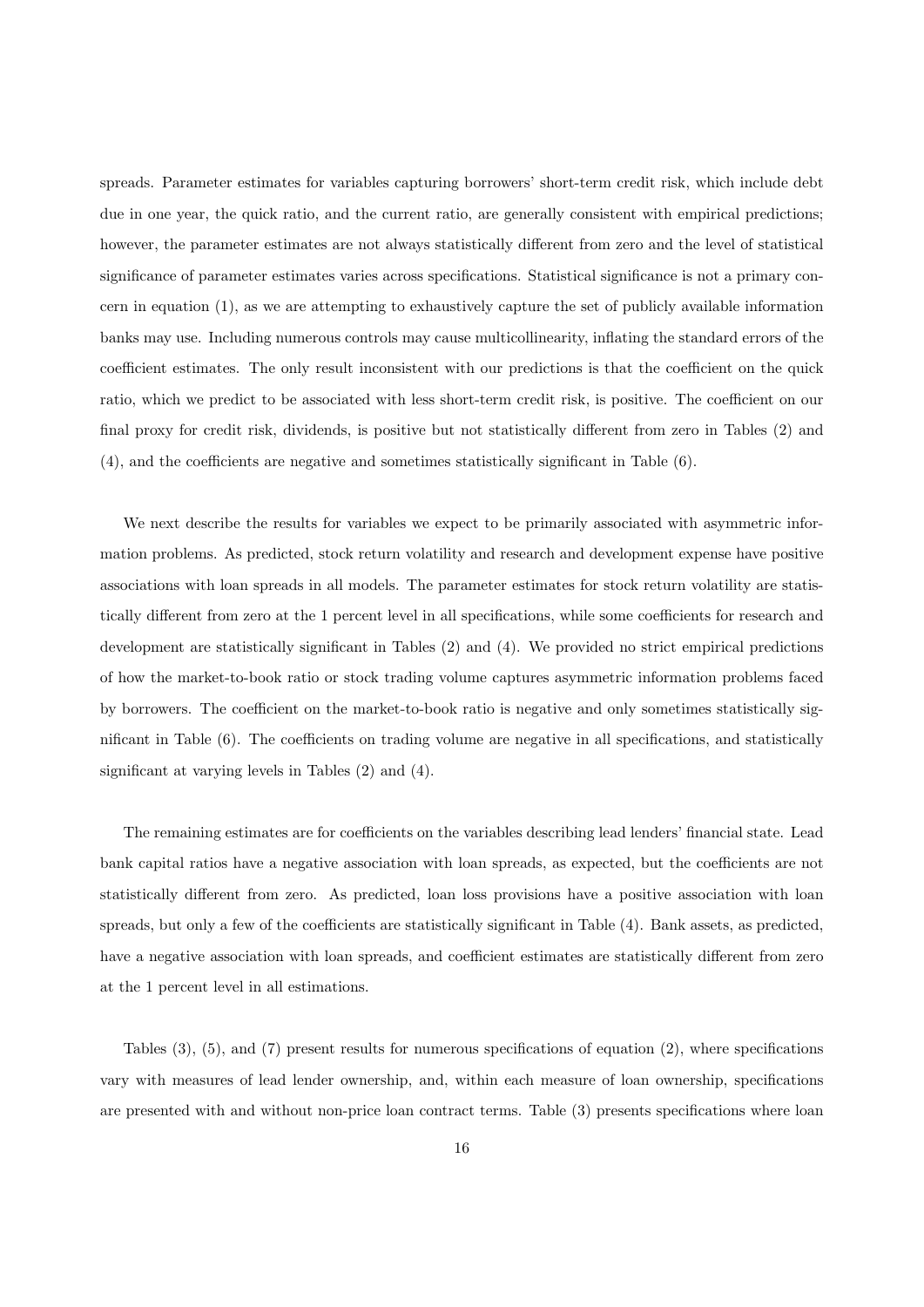ownership is captured with the dummy variable indicating whether or not a loan is syndicated. This specification is intended to capture whether there is a statistically significant difference in lead ex-ante information production between sole lender and syndicated loans. The results in the first column indicate a negative association between a loan being syndicated and the residual variance of the loan spread model, which is statistically significant at the 5 percent level. However, upon including non-price loan terms in column (2), the coefficient on the syndicated loan dummy is negative but no longer statistically significant. These results imply that there is no statistically significant difference in lead lenders' ex-ante monitoring efforts for syndicated and sole lender loans, and that any difference in residual variance between sole lender and syndicated loans is captured by non-price loan terms. These results are consistent with the assertion that syndication alone has not been associated with a reduction in lenders' efforts to solve asymmetric information problems.

Table (5) presents results of specifications where loan ownership is captured by the number of lenders. In columns (1)-(4), all results include both sole lender and syndicated loans, and results in columns (5)- (8) pertain only to syndicated loans. In the first two columns, the coefficient on the log of the number of lenders is negative and statistically significant at the 1 percent level; however, the coefficient is smaller after including non-price loan terms. These parameter estimates imply that doubling the number of lenders decreases the residual variance by 9 percent. The results in columns (3) and (4) include dummy variables for quartiles of lenders in syndicated loans; no dummy variable is included for sole lender loans. Hence, coefficient estimates on the dummy variables are interpreted as the change in the variance of the residuals relative to sole lender loans. Coefficient estimates for all dummy variables are at least statistically significant at the 10 percent level in column (3), and the coefficients on the dummy variables in the fourth column are statistically significant at the 5 percent level for the third quartile, and statistically significant at the 1 percent level for the fourth quartile. The results in columns  $(5)-(8)$  are similar to those in columns  $(1)-(4)$ . The coefficient on the log of the number of lenders is statistically significant at the 1 percent level and roughly of the same magnitude as the coefficients in columns  $(1)$  and  $(2)$ . In columns  $(7)$  and  $(8)$ , the coefficients are interpreted as the change in residual variance for each quartile relative to the first quartile. In column (7), each coefficient is statistically significant, and in column (8), the coefficients for the third and fourth quartiles are statistically significant. These results suggest that non-price loan terms explain the association between the number of lenders and the residual variance for syndicated loans with below-median numbers of lenders. Overall, the results suggest that the amount of unobservable information impounded in loan spreads is similar for both sole lender loans and syndicated loans with few lenders. Hence, the empirical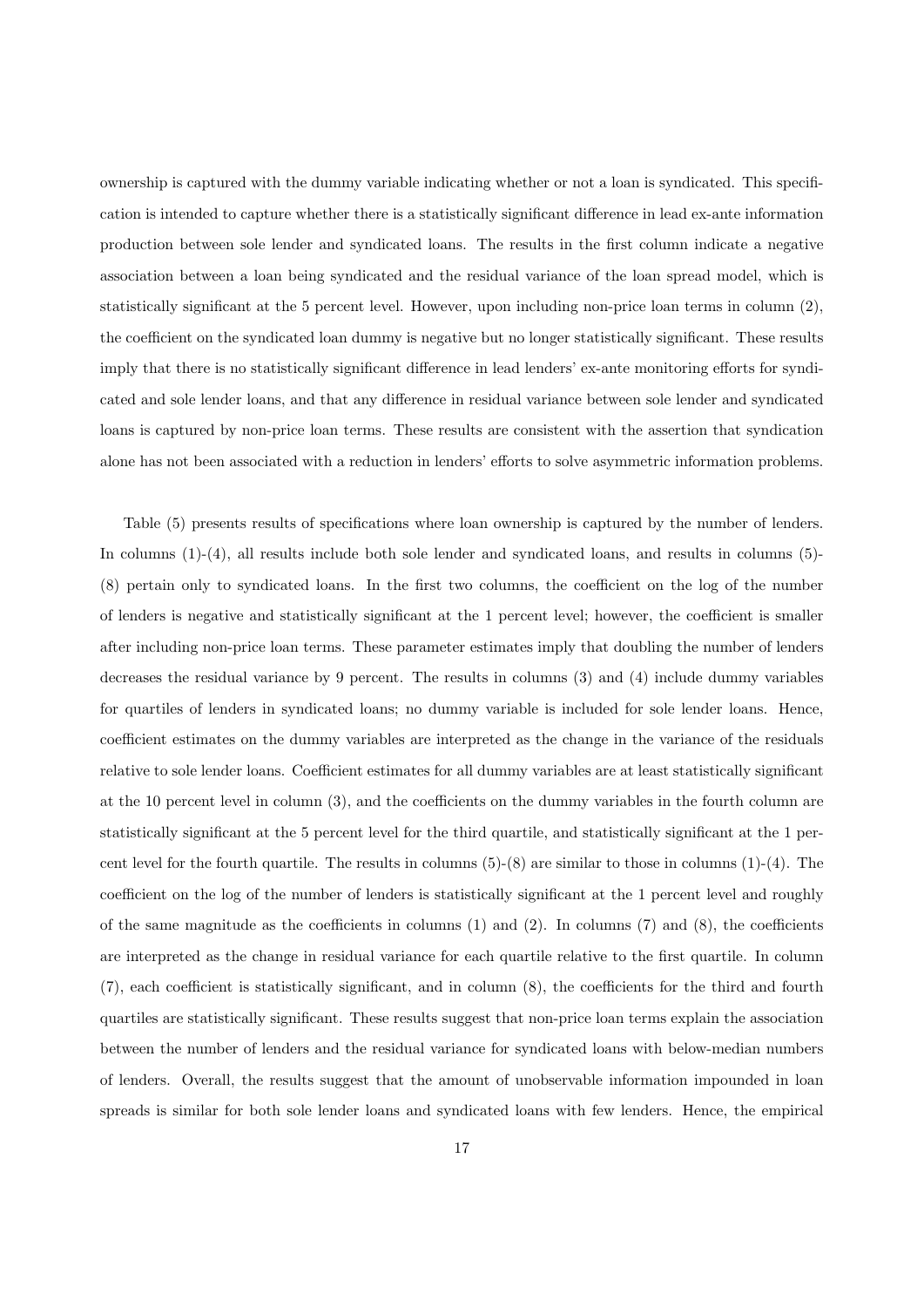results suggest that lenders still have incentives to solve asymmetric information problems when the number of lenders in a loan syndicate is not too great.

The results in Table (7) are for specifications where loan ownership is captured by the log of the lead lenders' retained ownership stake in the loan. As in Table (5), results presented in columns (1)-(4) include both sole lender and syndicated loans, and the results in columns (5)-(8) are restricted to syndicated loans. The coefficient on the log of lead banks' ownership stake is positive and statistically different from zero in columns (1), (2), and (5). In addition, the coefficients are smaller when including non-price loan terms in columns (2) and (6). Therefore, our results imply that lead lenders' retained ownership stakes are statistically associated with greater residual variance when including sole lender loans. This is consistent with the assertion that ownership stakes retained by lead lenders provide incentives to solve asymmetric information problems.

The results for quartiles of lead bank ownership in syndicated loans are presented in columns (3), (4), (7), and (8). In column (3) the coefficients for each quartile are statistically different from zero at conventional levels, and the coefficients for the first, second, and third quartiles are only statistically significant in column (4). In addition, in both columns, the coefficients for the first three quartiles are qualitatively similar. In column (7) the coefficients for the third and fourth quartiles are positive and statistically significant, and in column (8) the coefficient for the fourth quartile is positive and statistically significant. Like the results in Table (5), these results suggest that the residual variance does not decrease significantly just because a loan is syndicated; rather, lead lenders must syndicate a substantial portion of the loan. However, the results in column (4) do suggest there is an economically meaningful decline in unobservable information imputed into loan spreads, as the variance of the residuals declines roughly 40 percent for the first through fourth quartiles of lead bank ownership shares. While syndication appears to reduce lead lenders' incentives to gather unobserved information, it does not appear to be the case for all syndicated loans, especially where lead lenders retain large ownership stakes.

The remaining parameter estimates for Tables (3), (5), and (7) are roughly consistent with the assertion that banks gather and incorporate unobservable information in loan spreads for borrowers with observably greater asymmetric information problems. Lead banks incorporate more unobservable information into loan spreads for borrowers with weaker debt ratings, greater leverage, and lower EBITDA. Variables describing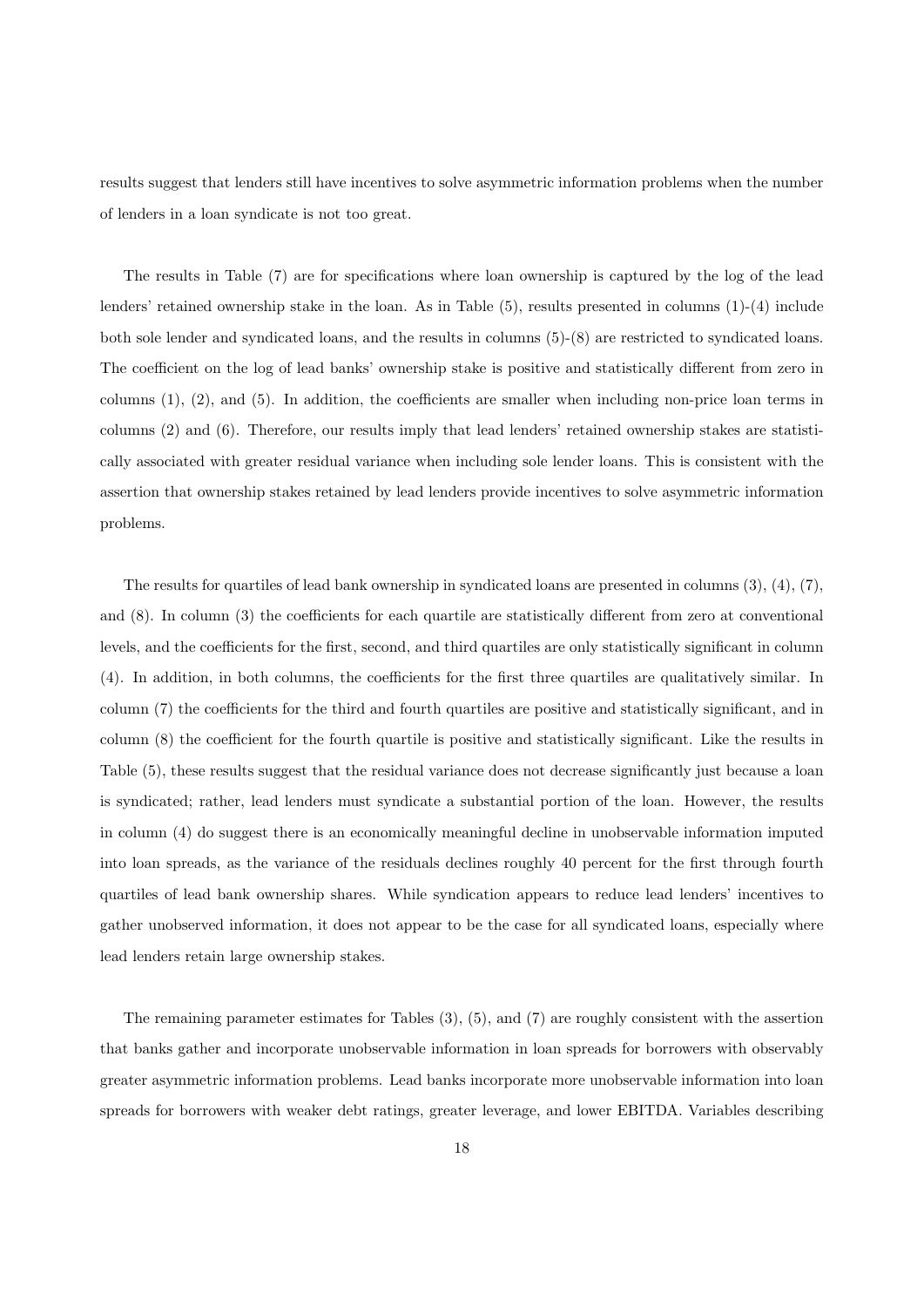banks' financial state do not appear to have much explanatory power for the residual variance. In Table (3), in all but column (5), bank capital has a negative and statistically significant association with the residual variance. This is consistent with the assertion that lenders with a lower likelihood of insolvency or violating capital requirements exert less effort solving asymmetric information, which could potentially be detrimental to lenders' profitability.

The results indicate non-price loan terms influence the amount of unobservable information incorporated into loan spreads. Lead banks incorporate more unobservable information into loan spreads for borrowers with secured loans and loans with general covenants. Loan spreads incorporate less unobservable information into larger loans and loans with performance pricing.

## 6. Conclusion

In this paper we provide evidence that loan ownership provides incentives for lenders to overcome asymmetric information problems. We identify asymmetric information problems with the prediction of Leland and Pyle (1977) that loan ownership provides incentives for lenders to mitigate asymmetric information problems by allocating resources to acquiring borrowers' private, non-public information regarding their own creditworthiness. We use a heteroskedastic regression to provide evidence of a positive association between several measures of loan ownership by lenders with responsibility for negotiating loan contract terms, and the quantity of non-publicly observable information incorporated into interest rate spreads on corporate loans. However, the amount of unobservable information imputed into loan interest rate spreads is similar for loans provided by a single lender, syndicated loans with fewer lenders, and syndicated loans whose lead lenders retain large ownership stakes. We suggest our results are consistent with the assertion that adverse selection and/or moral hazard problems exist in the corporate loan market, and that ownership stakes provide lenders with the necessary incentives to overcome asymmetric information problems by gathering borrowers' private information regarding their creditworthiness. Our results are important because they suggest that originating loans for distribution or, to put it differently, originating loans without the intention of bearing complete losses in the event of a borrowers' default, weakens but does not completely eliminate lenders' incentives to overcome asymmetric information problems.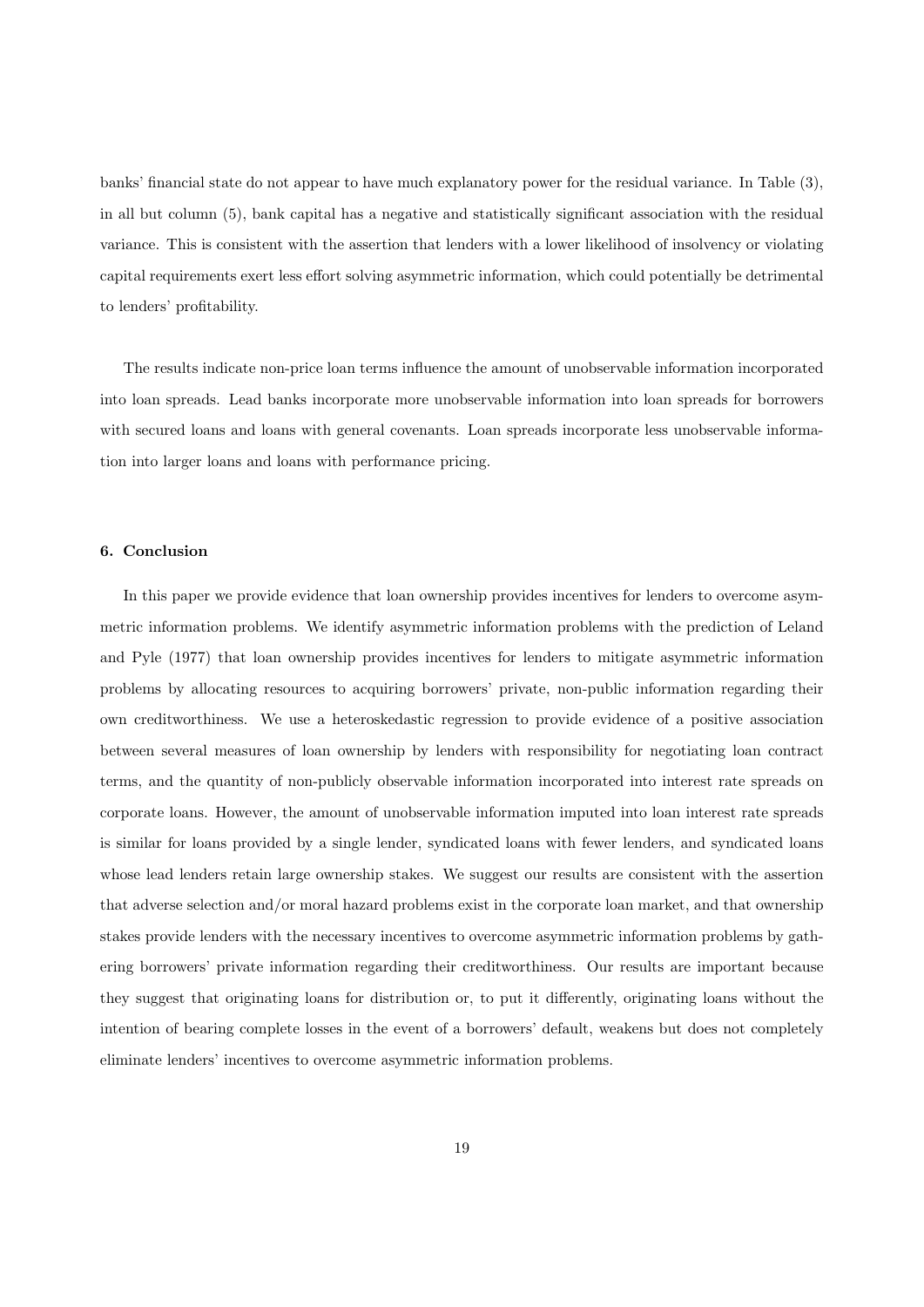#### References

- Akerlof, G. A., 1970. The market for 'lemons': Quality uncertainty and the market mechanism, The Quarterly Journal of Economics 84 (3), 488–500.
- Ausubel, L., 1999. Adverse selection in the credit card market, Working paper, Department of Economics, University of Maryland.
- Booth, J. R., Booth, L. C., 2006. Loan collateral decisions and corporate borrowing costs, Journal of Money Credit and Banking 38 (1), 67–90.
- Boyd, J. H., Prescott, E. C., April 1986. Financial intermediary-coalitions, Journal of Economic Theory 38 (2), 211–232.
- Carey, M., Post, M., Sharpe, S. A., 1998. Does corporate lending by banks and financial companies differ: Evidence on specialization in private debt contracting, The Journal of Finance 53 (3).
- Chiappori, P.-A., Jullien, B., Salanie, F., 2006. Asymmetric information in insurance: General testable implications, Rand Journal of Economics 37, 783–798.
- Chiappori, P.-A., Salanie, F., 2000. Testing for asymmetric information in insurance markets, Journal of Political Economy 108, 57–78.
- Degryse, H., Cerqueiro, G., Ongena, S., September 2007. Rules versus discretion in loan rate setting, CESifo Working Paper Series No. 2091.
- Dennis, S., Mullineaux, D., 2000. Syndicated loans, Journal of Financial Intermediation 9, 404–426.
- Diamond, D., 1984. Financial intermediation and delegated monitoring, Review of Economic Studies 51, 393–414.
- Diamond, D., 1991. Monitoring and reputation: The choice between bank loans and directly placed debt, Journal of Political Economy 99, 689–721.
- Esty, B., Megginson, W., 2003. Creditor rights, enforcement and debt ownership structure, Journal of Financial and Quantitative Analysis 38, 37–59.

Flannery, M., 1986. Asymmetric information and risky debt maturity choice, The Journal of Finance 41, 18–38.

Gorton, G., Pennacchi, G., 1990. Financial intermediaries and liquidity creation, The Journal of Finance 45 (1), 49–71.

Gorton, G., Pennacchi, G., 1995. Banks and loan sales: Marketing non-marketable assets, The Journal of Finance 35, 389–411. Grossman, S., Stiglitz, J., 1980. On the impossibility of informationally efficient markets, American Economic Review 70 (3),

- 393–408. Holmstrom, B., Tirole, J., 1997. Financial intermediation, loanable funds, and the real sector, Quarterly Journal of Economics
- 112, 663–691.
- Hubbard, R. G., Kuttner, K., Palia, D., 2002. Are there bank effects in borrowers' costs of funds? evidence from a matched sample of borrowers and banks., Journal of Business 75 (4), 559–581.
- Iannotta, G., June 2008. Market dicipline in the banking industry: Evidence from spread dispersion, CAREFIN Research Paper 6/08.

Ivashina, V., 2008. Asymmetric information effects on syndicated loan rates, Harvard Business School Working Paper.

- Jaffee, D., Russell, T., December 1976. Imperfect information, uncertainty, and credit rationing, The Quarterly Journal of Economics 90 (4), 1074–76.
- Jones, J., Lang, W., Nigro, P., 2000. Recent trends in bank loan syndications: Evidence for 1995 to 1999, Office of the Comptroller of the Currency Working Paper.
- Lee, S., Mullineaux, D., 2004. Monitoring, financial distress, and the structure of commercial lending syndicates, Financial Management 33 (3).
- Leland, H., Pyle, D., 1977. Informational asymmetries, financial structure, and financial intermediation, The Journal of Finance 32 (2), 371–387.
- Panyagometh, K., Roberts, G., 2002. Private information, incentive conflicts, and determinants of loan syndications, York University Working Paper 20, 577–593.

Preece, D., Mullineaux, D., 1996. Monitoring, loan renegotiability, and firm value: The role of lending syndicates, Journal of Banking and Finance 20, 577–593.

- Qian, J., Strahan, P. E., 2007. How law and institutions shape financial contracts: The case of bank loans, The Journal of Finance 62 (6), 2803–2834.
- Rothchild, M., Stiglitz, J., 1976. Equilibrium in competitive insurance markets: An essay on the economics of imperfect information., The Quarterly Journal of Economics 90, 629–649.

Simons, K., 1993. Why do banks syndicate loans?, New England Economic Review, 45–52.

- Stiglitz, J., Weiss, A., June 1981. Credit rationing in markets with imperfect information, American Economic Review 71 (3), 393–410.
- Strahan, P. E., 1999. Borrower risk and the price and nonprice terms of bank loans, Working Paper.
- Sufi, A., 2007. Information asymmetry and financing arrangements: Evidence from syndicated loans, The Journal of Finance 62 (2), 629–668.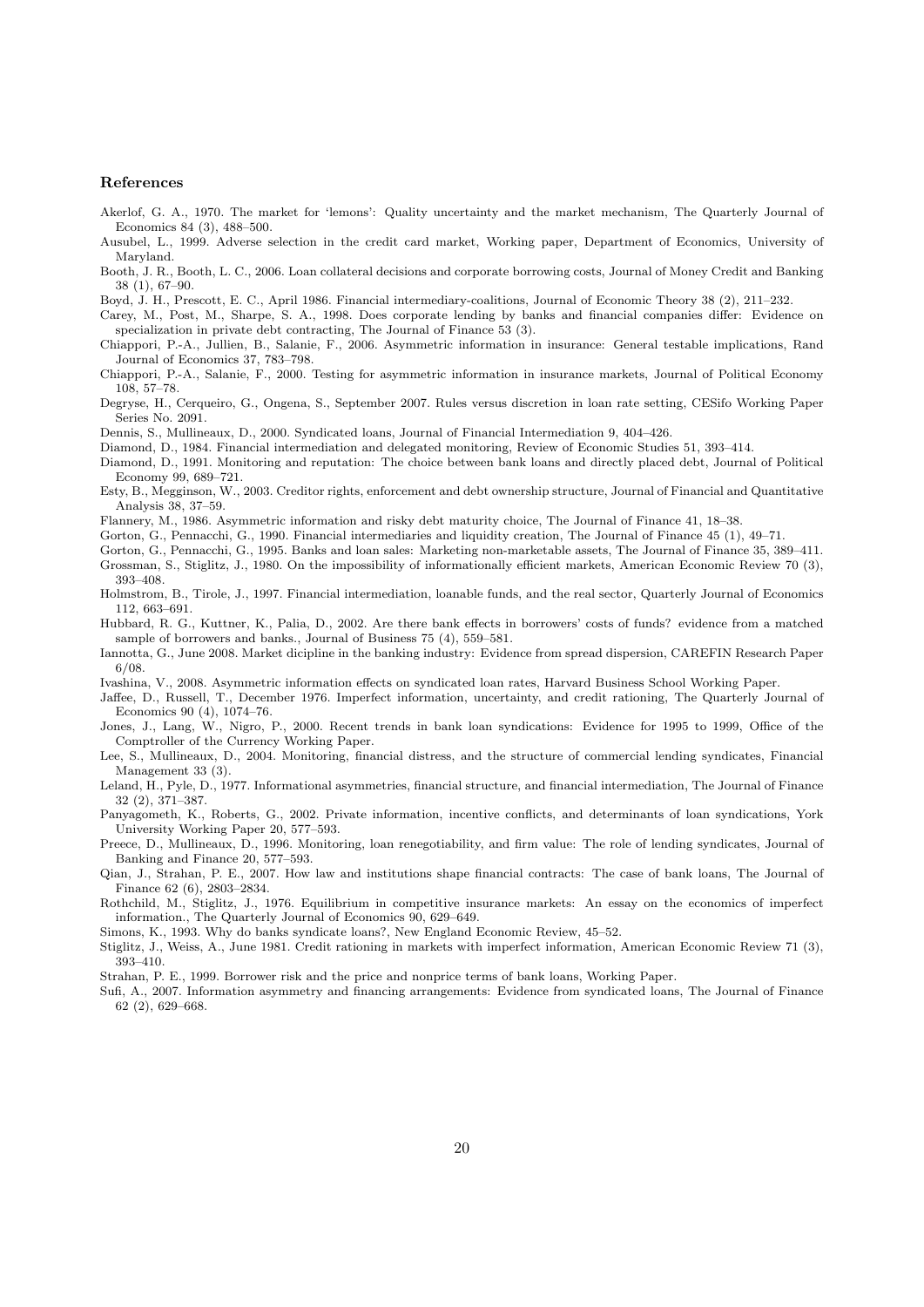#### Appendix A: Variable Construction

- All-In-Drawn Spread: Taken directly from DEALSCAN database
- Number of Lenders: Log of 1 + number of lenders from DEALSCAN
- Maturity Length: Log of maturity length of loan in days from DEALSCAN
- Deal Amount: Log of deal amount in dollars from DEALSCAN
- Secured/Unsecured Dummy: Equal to 1 if loan is secured, and equal to 0 if loan is unsecured or secured status is missing, from DEALSCAN
- Covenant Dummy: Equal to 1 if loan has either general or financial covenants, from DEALSCAN
- Performance Pricing Dummy: Equal to 1 if loan has performance pricing from DEALSCAN
- Debt Rating: COMPUSTAT item280, takes on increasing values beginning with the most favorable rating and running to least favorable rating
- Research and Development: COMPUSTAT item45/item6
- Leverage: COMPUSTAT (item $9 + \text{item34}$ )/item $6$
- Total Assets: COMPUSTAT  $logitem6)$
- Current Assets: COMPUSTAT item4/data5
- Quick Ratio: COMPUSTAT (item1 + item238 + .6\*item2)/item5
- EBITDA: COMPUSTAT (item12+item14)/item6
- Debt Due in One Year: COMPUSTAT item44/(item9 + item34)
- Dividends: COMPUSTAT (item19 + item21)/item6
- Tobin's Average Q: COMPUSTAT (item199\*item25 + item9 + item34)/item6
- Cumulative Stock Returns: Cumulative stock returns from previous fiscal year from CRSP; stock return is firms' daily stock return minus CRSP daily value weighted index return
- Cumulative Stock Returns: Standard deviation of daily stock returns from previous fiscal year; stock return is firms' daily stock return minus CRSP daily value weighted index return
- Capital: Total holding company equity/Total holding company assets
- Loan Loss Provisions: Total holding company loan loss provisions/Total holding company assets
- Total Assets: Log of total holding company assets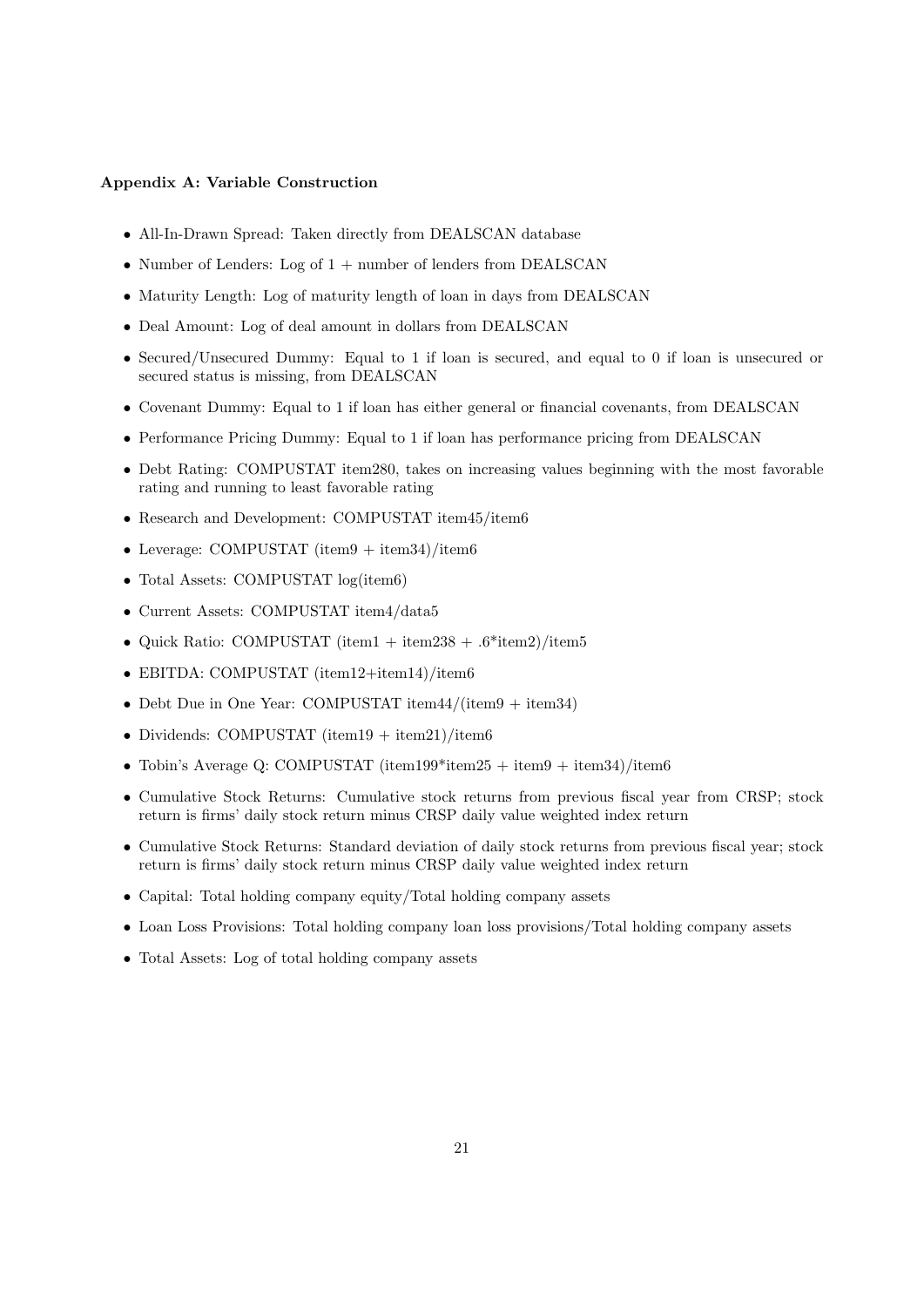# 7. Notes to Tables

- $-$  \*\*\*, \*\*, \* Indicates statistical significance at the 1 percent, 5 percent, and 10 percent levels, respectively.
- All Estimates include year, industry, loan purpose, and loan type dummy variables.
- Summary statistics in Table (1) include all observations which exist for the interest rate spread, asymmetric information, credit risk, non-price loan terms, and lead lender variables.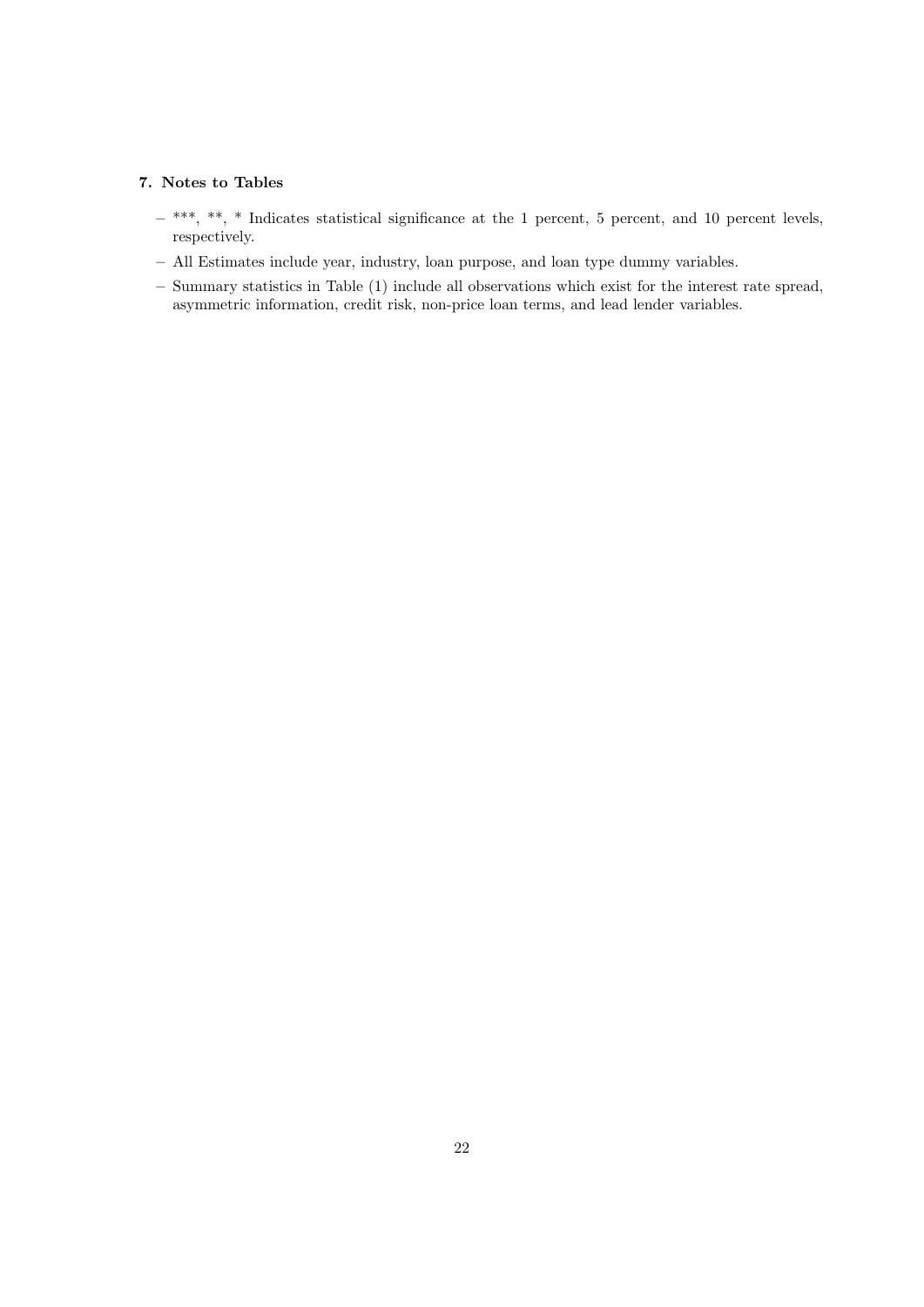| Table 1: Summary Statistics                |      |           |         |           |         |           |  |  |  |
|--------------------------------------------|------|-----------|---------|-----------|---------|-----------|--|--|--|
| Variable                                   | N    | Standard  | Mean    | $25^{th}$ | Median  | $75^{th}$ |  |  |  |
|                                            |      |           |         |           |         |           |  |  |  |
|                                            |      | Deviation |         | Pct.      |         | Pct.      |  |  |  |
| <b>Ownership Variables and Loan Spread</b> |      |           |         |           |         |           |  |  |  |
| All-In-Drawn Spread (Basis Points)         | 6998 | 114.32    | 152.73  | 62.50     | 125.00  | 225.00    |  |  |  |
| Number of Lenders                          | 6058 | 9.31      | 9.22    | 3.00      | 7.00    | 12.00     |  |  |  |
| Lead Ownership Share (Percentage)          | 1958 | 36.14     | 38.08   | 11.33     | 20.00   | 57.14     |  |  |  |
| <b>Asymmetric Information Variables</b>    |      |           |         |           |         |           |  |  |  |
| Number of Previous Deals                   | 6998 | 3.69      | 4.20    | 1.00      | 3.00    | 6.00      |  |  |  |
| Total Assets (Millions)                    | 6998 | 10402.02  | 4329.04 | 286.96    | 991.22  | 3432.43   |  |  |  |
| Standard Dev. Stock Returns                | 6998 | .07       | 0.12    | 0.07      | 0.10    | 0.14      |  |  |  |
| Stock Trading Volume                       | 6998 | 1.17      | 1.43    | 0.65      | 1.11    | 1.83      |  |  |  |
| Market-to-Book                             | 6998 | 1.69      | 1.51    | 0.58      | 1.01    | 1.80      |  |  |  |
| Research and Development Expense           | 6998 | .05       | 0.02    | 0.00      | 0.00    | 0.02      |  |  |  |
| Credit Risk Variables                      |      |           |         |           |         |           |  |  |  |
| Leverage                                   | 6998 | 0.25      | 0.34    | 0.18      | 0.30    | 0.43      |  |  |  |
| <b>EBITDA</b>                              | 6998 | 0.10      | 0.10    | 0.07      | 0.10    | 0.15      |  |  |  |
| Current Ratio                              | 6998 | 1.06      | 1.86    | 1.17      | 1.63    | 2.26      |  |  |  |
| Quick Ratio                                | 6998 | 0.71      | 0.80    | 0.42      | 0.62    | 0.95      |  |  |  |
| Debt Due in One Year                       | 6998 | 0.18      | 0.10    | 0.01      | 0.04    | 0.12      |  |  |  |
| Debt Rating                                | 6998 | 5.40      | 5.20    | 0.00      | 5.00    | 10.00     |  |  |  |
| Non-Price Loan Terms                       |      |           |         |           |         |           |  |  |  |
| Secured/Unsecured                          | 6998 | 0.49      | 0.42    | 0.00      | 0.00    | 1.00      |  |  |  |
| Financial Covenants                        | 6998 | 0.48      | 0.65    | 0.00      | 1.00    | 1.00      |  |  |  |
| General Covenants                          | 6998 | 0.49      | 0.58    | 0.00      | 1.00    | 1.00      |  |  |  |
| Performance Pricing                        | 6998 | 0.50      | 0.49    | 0.00      | 0.00    | 1.00      |  |  |  |
| Loan Amount (Millions)                     | 6998 | 741.67    | 374.43  | 50.00     | 165.00  | 400.00    |  |  |  |
| Maturity Length (Days)                     | 6755 | 710.82    | 1364.62 | 730.00    | 1528.00 | 1826.00   |  |  |  |
| <b>Lead Lender Variables</b>               |      |           |         |           |         |           |  |  |  |
| Capital                                    | 6998 | 0.01      | 0.08    | 0.07      | 0.08    | 0.09      |  |  |  |
| Loan Loss Provisions                       | 6998 | 0.00      | 0.00    | 0.00      | 0.00    | 0.01      |  |  |  |
| Total Assets (Millions)                    | 6998 | 562.09    | 687.90  | 185.79    | 632.57  | 1157.25   |  |  |  |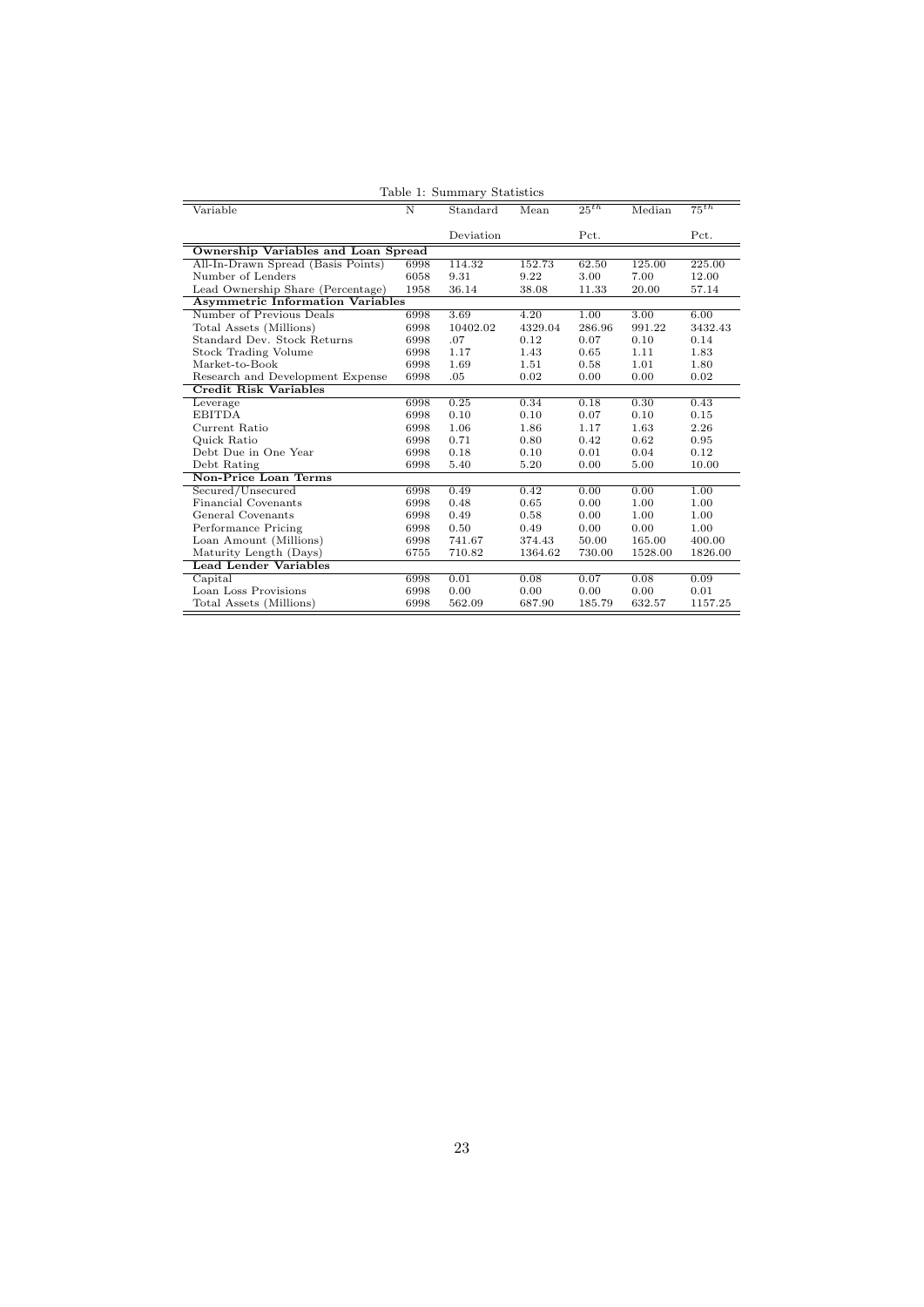Table 2: Results-Mean Equation-Number of Lenders

| Variable                                   | $\overline{(1)}$ | $\bar{(2)}$  |  |  |  |  |  |  |  |
|--------------------------------------------|------------------|--------------|--|--|--|--|--|--|--|
| <b>Asymmetric Information</b><br>Variables |                  |              |  |  |  |  |  |  |  |
| Number of Previous Deals                   | 0.40             | 0.37         |  |  |  |  |  |  |  |
|                                            | (0.54)           | (0.45)       |  |  |  |  |  |  |  |
| Total Assets                               | $-17.04***$      | $-15.64***$  |  |  |  |  |  |  |  |
|                                            | (1.92)           | (1.74)       |  |  |  |  |  |  |  |
| Std. Dev. Stock Returns                    | 332.02***        | 311.06***    |  |  |  |  |  |  |  |
|                                            | (34.57)          | (36.66)      |  |  |  |  |  |  |  |
| <b>Stock Trading Volume</b>                | $-2.97*$         | $-3.04**$    |  |  |  |  |  |  |  |
|                                            | (1.60)           | (1.32)       |  |  |  |  |  |  |  |
| Market-to-Book                             | $-0.17$          | $-0.57$      |  |  |  |  |  |  |  |
|                                            | (1.17)           | (1.03)       |  |  |  |  |  |  |  |
| Research and Development                   | $118.10**$       | 116.73***    |  |  |  |  |  |  |  |
|                                            | (47.04)          | (42.73)      |  |  |  |  |  |  |  |
| <b>Credit Risk Variables</b>               |                  |              |  |  |  |  |  |  |  |
| Debt Rating                                | $10.18***$       | $8.91***$    |  |  |  |  |  |  |  |
|                                            | (1.10)           | (1.14)       |  |  |  |  |  |  |  |
| Leverage                                   | $50.97***$       | 49.94***     |  |  |  |  |  |  |  |
|                                            | (7.89)           | (7.02)       |  |  |  |  |  |  |  |
| <b>EBITDA</b>                              | $-198.05***$     | $-168.48***$ |  |  |  |  |  |  |  |
|                                            | (20.11)          | (18.33)      |  |  |  |  |  |  |  |
| Current Ratio                              | $-8.46***$       | $-6.21***$   |  |  |  |  |  |  |  |
|                                            | (2.59)           | (2.25)       |  |  |  |  |  |  |  |
| Quick Ratio                                | $9.09**$         | $7.14*$      |  |  |  |  |  |  |  |
|                                            | (4.30)           | (3.78)       |  |  |  |  |  |  |  |
| Debt Due in One Year                       | $20.37**$        | 12.20        |  |  |  |  |  |  |  |
|                                            | (9.56)           | (8.22)       |  |  |  |  |  |  |  |
| <b>Lead Lender Variables</b>               |                  |              |  |  |  |  |  |  |  |
| $\overline{\text{Capital}}$                | $-196.74$        | $-131.06$    |  |  |  |  |  |  |  |
|                                            | (129.37)         | (96.83)      |  |  |  |  |  |  |  |
| Loan Loss Provisions                       | 1073.27          | 811.76       |  |  |  |  |  |  |  |
|                                            | (684.18)         | (590.39)     |  |  |  |  |  |  |  |
| Total Assets                               | $-6.34***$       | $-5.27***$   |  |  |  |  |  |  |  |
|                                            |                  | (21.36)      |  |  |  |  |  |  |  |
| Constant                                   | $341.71***$      | $303.68***$  |  |  |  |  |  |  |  |
|                                            | (36.35)          | (32.38)      |  |  |  |  |  |  |  |
|                                            |                  |              |  |  |  |  |  |  |  |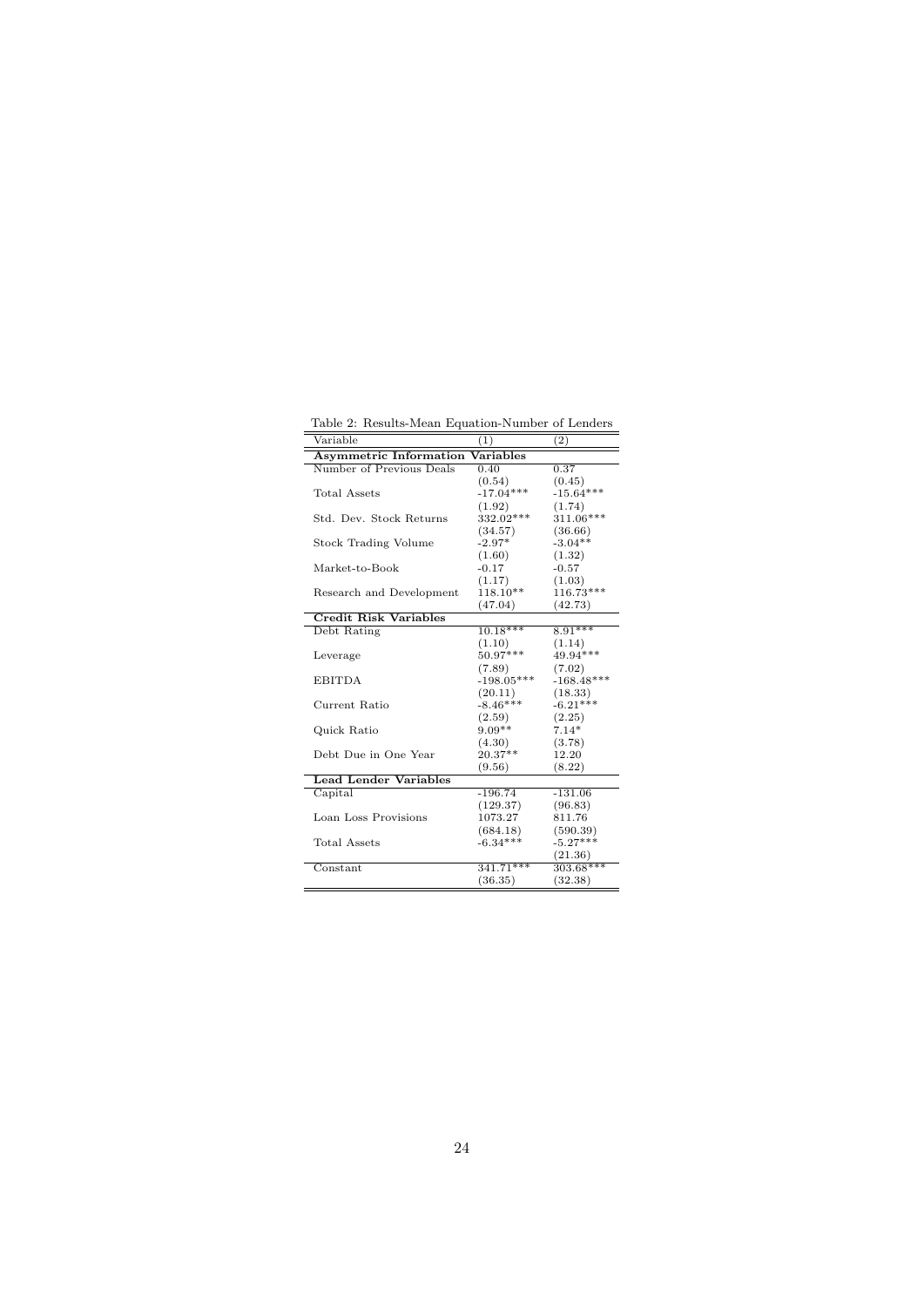| Variable                             | (1)                 | (2)              |
|--------------------------------------|---------------------|------------------|
| <b>Ownership Variables</b>           |                     |                  |
| Syndicated                           | $-0.20**$           | $-0.05$          |
|                                      | (0.08)              | (0.09)           |
| <b>Asymmetric Information</b>        | Variables           |                  |
| Number of Previous Deals             | $-0.00$             | 0.00             |
|                                      | (0.01)              | (0.01)           |
| Total Assets                         | $-0.03$             | 0.00             |
|                                      | (0.02)              | (0.02)           |
| Std. Dev. Stock Returns              | 0.42                | 0.41             |
|                                      | (0.33)              | (0.39)           |
| Stock Trading Volume                 | $0.05**$            | $0.04**$         |
|                                      | (0.02)              | (0.02)           |
| Market-to-Book                       | $-0.02$             | $-0.02*$         |
|                                      | (0.01)              | (0.01)           |
| Research and Development             | $_{0.05}$           | $-0.08$          |
|                                      | (0.37)              | (0.35)           |
| <b>Credit Risk Variables</b>         |                     |                  |
| Debt Rating                          | $0.08***$           | $0.07***$        |
|                                      | (0.01)              | (0.01)           |
| Leverage                             | $0.21**$            | $0.26***$        |
|                                      | (0.09)              | (0.08)           |
| <b>EBITDA</b>                        | $-1.21***$          | $-0.91***$       |
|                                      | (0.16)              | (0.15)           |
| Current Ratio                        | $-0.06**$           | $-0.03$          |
|                                      | (0.03)              | (0.03)           |
| Quick Ratio                          | $0.08*$             | 0.06             |
|                                      | (0.04)              | (0.04)           |
| Debt Due in One Year                 | $0.16*$             | 0.09             |
| <b>Lead Lender Variables</b>         | (0.09)              | (0.09)           |
| Capital                              | $-3.51**$           | $-4.33***$       |
|                                      |                     |                  |
| Loan Loss Provisions                 | (1.56)<br>$14.75**$ | (1.44)<br>12.80* |
|                                      | (7.33)              | (6.80)           |
| <b>Total Assets</b>                  | $-0.03**$           | $-0.02$          |
|                                      | (0.01)              | (0.01)           |
| <b>Non-Price Loan Term Variables</b> |                     |                  |
| Secured/Unsecured                    |                     | $0.31***$        |
|                                      |                     | (0.05)           |
| <b>Financial Covenants</b>           |                     | $_{0.07}$        |
|                                      |                     | (0.06)           |
| General Covenants                    |                     | $0.14**$         |
|                                      |                     | (0.05)           |
| Performance Pricing                  |                     | $-0.47***$       |
|                                      |                     | (0.04)           |
| Loan Amount                          |                     | $-0.08***$       |
|                                      |                     | (0.02)           |
| Loan Maturity Length                 |                     | $-0.02$          |
|                                      |                     | (0.02)           |
| $\overline{\text{Constant}}$         | $5.64***$           | $6.58***$        |
|                                      | (0.37)              | (0.43)           |
| Ν                                    | 6982                | 6739             |
|                                      |                     |                  |

Table 3: Results-Variance Residuals Equation-Syndicated/Sole Lender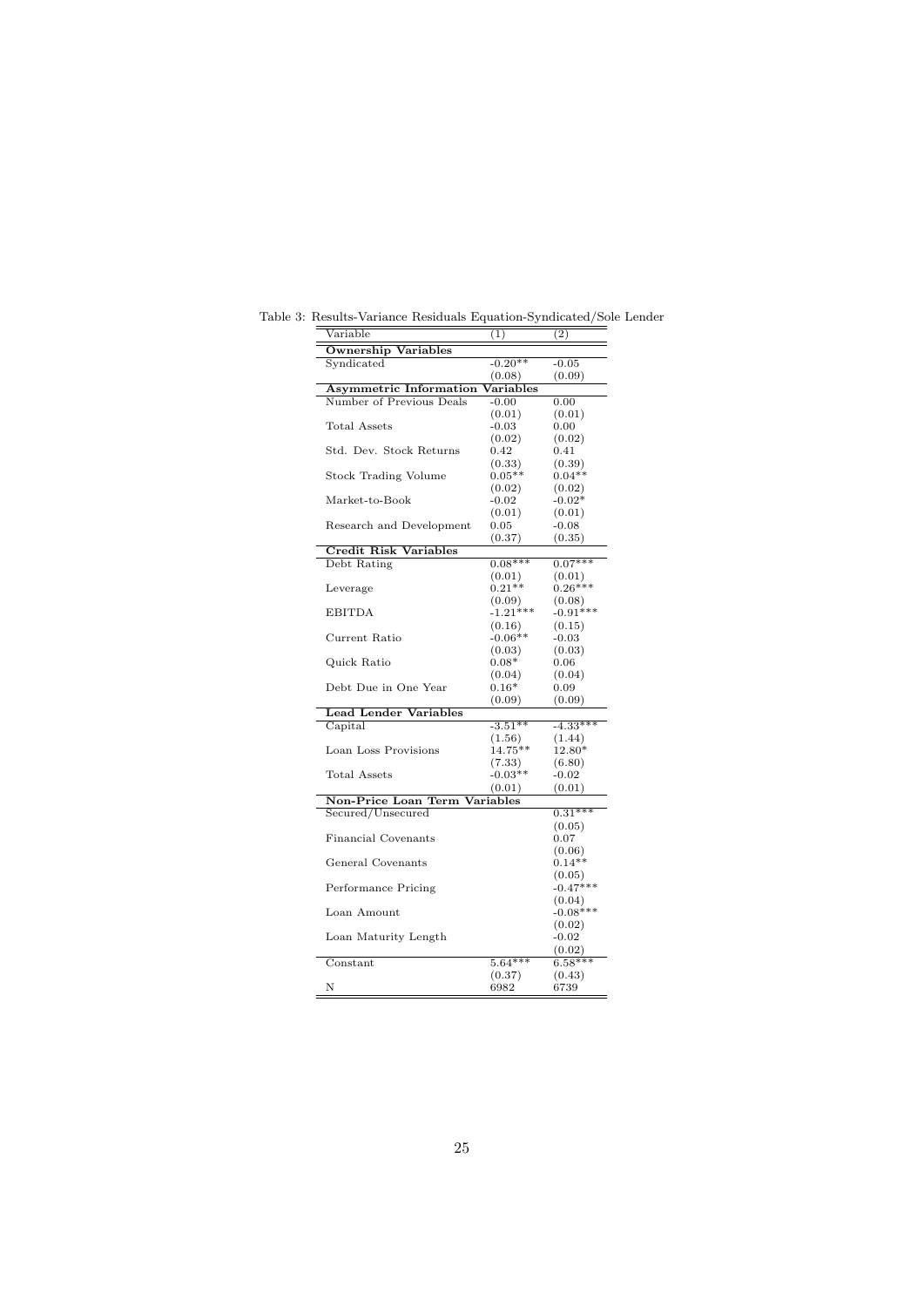Table 4: Results-Mean Equation-Number of Lenders

| Variable                                | (1)          | (2)          | (3)          | (4)          | (5)          | (6)          | (7)          | (8)          |  |  |
|-----------------------------------------|--------------|--------------|--------------|--------------|--------------|--------------|--------------|--------------|--|--|
| <b>Asymmetric Information Variables</b> |              |              |              |              |              |              |              |              |  |  |
| Number of Previous Deals                | 0.33         | 0.39         | 0.36         | 0.42         | 0.20         | 0.23         | 0.41         | 0.45         |  |  |
|                                         | (0.55)       | (0.46)       | (0.55)       | (0.46)       | (0.53)       | (0.44)       | (0.55)       | (0.46)       |  |  |
| <b>Total Assets</b>                     | $-15.45***$  | $-14.63***$  | $-15.96***$  | $-15.11***$  | $-12.92***$  | $-12.29***$  | $-15.56***$  | $-14.73***$  |  |  |
|                                         | (2.01)       | (1.84)       | (2.00)       | (1.84)       | (2.05)       | (1.79)       | (2.03)       | (1.86)       |  |  |
| Std. Dev. Stock Returns                 | 329.41***    | $304.54***$  | 323.36***    | $300.57***$  | 354.01***    | 308.28***    | 329.12***    | 303.81***    |  |  |
|                                         | (35.29)      | (35.15)      | (34.15)      | (34.62)      | (38.08)      | (37.55)      | (34.98)      | (35.06)      |  |  |
| Stock Trading Volume                    | $-2.94*$     | $-3.17**$    | $-3.10**$    | $-3.27**$    | $-2.93*$     | $-2.97**$    | $-2.94*$     | $-3.16**$    |  |  |
|                                         | (1.58)       | (1.34)       | (1.54)       | (1.32)       | (1.57)       | (1.30)       | (1.56)       | (1.33)       |  |  |
| Market-to-Book                          | 0.07         | $-0.30$      | $-0.01$      | $-0.35$      | 0.49         | 0.04         | 0.21         | $-0.24$      |  |  |
|                                         | (1.31)       | (1.17)       | (1.28)       | (1.14)       | (1.29)       | (1.13)       | (1.33)       | (1.19)       |  |  |
| Research and Development                | $113.31**$   | $113.38**$   | $120.56**$   | $115.01**$   | 64.81        | 74.68        | 114.48**     | $114.73**$   |  |  |
|                                         | (55.04)      | (50.81)      | (49.89)      | (46.75)      | (65.76)      | (57.38)      | (54.14)      | (50.12)      |  |  |
| <b>Credit Risk Variables</b>            |              |              |              |              |              |              |              |              |  |  |
| Debt Rating                             | $10.96***$   | $9.85***$    | $10.92***$   | $9.91***$    | $11.44***$   | $10.20***$   | $10.99***$   | $9.91***$    |  |  |
|                                         | (1.23)       | (1.25)       | (1.22)       | (1.24)       | (1.30)       | (1.34)       | (1.25)       | (1.27)       |  |  |
| Leverage                                | $50.54***$   | $50.51***$   | $51.32***$   | $50.33***$   | $48.41***$   | $46.57***$   | $50.70***$   | $50.12***$   |  |  |
|                                         | (8.41)       | (7.67)       | (8.40)       | (7.55)       | (8.58)       | (7.78)       | (8.57)       | (7.76)       |  |  |
| <b>EBITDA</b>                           | $-201.92***$ | $-174.42***$ | $-195.61***$ | $-171.40***$ | $-200.04***$ | $-165.88***$ | $-200.28***$ | $-172.60***$ |  |  |
|                                         | (21.88)      | (19.66)      | (21.04)      | (18.68)      | (25.27)      | (22.65)      | (22.25)      | (19.85)      |  |  |
| Current Ratio                           | $-7.74***$   | $-5.96**$    | $-7.92***$   | $-6.40***$   | $-6.25**$    | $-5.03**$    | $-7.61***$   | $-5.99**$    |  |  |
|                                         | (2.67)       | (2.39)       | (2.60)       | (2.33)       | (2.96)       | (2.51)       | (2.67)       | (2.39)       |  |  |
| Quick Ratio                             | $10.51**$    | $7.88*$      | $10.36**$    | $8.27**$     | $10.72**$    | $7.45*$      | $10.59**$    | $7.98*$      |  |  |
|                                         | (4.68)       | (4.23)       | (4.48)       | (4.03)       | (5.10)       | (4.48)       | (4.68)       | (4.22)       |  |  |
| Debt Due in One Year                    | $18.55*$     | 9.92         | $20.32**$    | 11.14        | 10.99        | 2.06         | $18.41*$     | 9.95         |  |  |
|                                         | (10.42)      | (8.97)       | (10.26)      | (8.88)       | (11.15)      | (9.13)       | (10.44)      | (9.02)       |  |  |
| <b>Lead Lender Variables</b>            |              |              |              |              |              |              |              |              |  |  |
| Capital                                 | $-100.47$    | $-54.85$     | $-132.11$    | $-72.90$     | $-127.71$    | $-77.26$     | $-98.44$     | $-48.45$     |  |  |
|                                         | (124.59)     | (98.92)      | (128.43)     | (100.51)     | (128.06)     | (93.94)      | (124.66)     | (98.06)      |  |  |
| Loan Loss Provisions                    | 740.14       | 588.26       | 1147.42      | 951.02       | 1253.28      | 835.57       | 805.96       | 660.72       |  |  |
|                                         | (789.09)     | (681.93)     | (800.39)     | (700.03)     | (925.03)     | (744.12)     | (788.05)     | (684.00)     |  |  |
| Total Assets                            | $-6.22***$   | $-5.69***$   | $-6.61***$   | $-6.12***$   | $-3.33*$     | $-3.10*$     | $-6.13***$   | $-5.69***$   |  |  |
|                                         | (1.66)       | (1.63)       | (1.64)       | (1.61)       | (1.77)       | (1.70)       | (1.67)       | (1.64)       |  |  |
| Constant                                | 362.74***    | $281.53***$  | 347.74***    | $328.45***$  | $286.91***$  | $209.75***$  | 358.32***    | 280.96***    |  |  |
|                                         | (37.20)      | (33.16)      | (36.48)      | (42.56)      | (39.66)      | (33.74)      | (37.28)      | (33.54)      |  |  |
|                                         |              |              |              |              |              |              |              |              |  |  |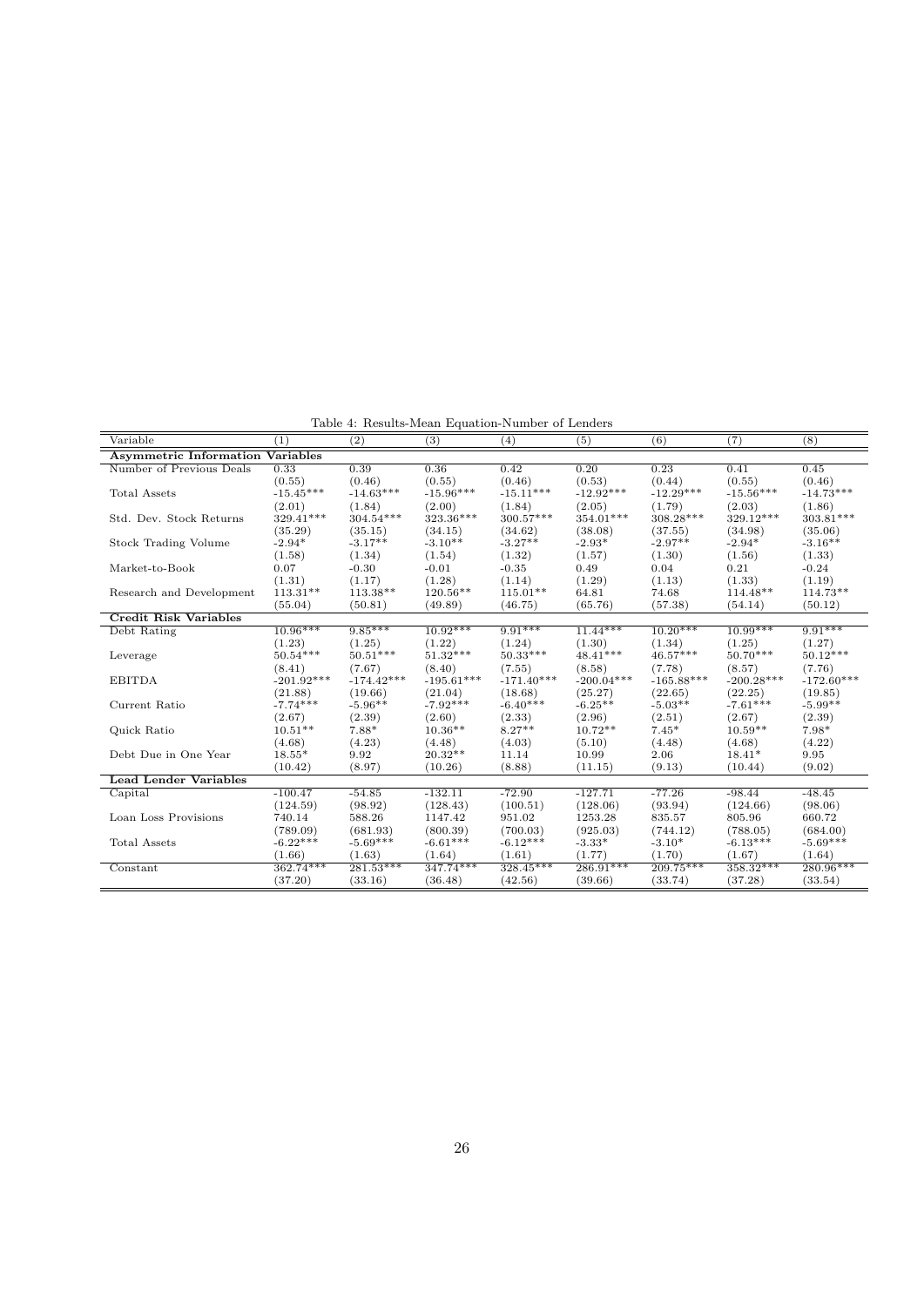| Variable                                | (1)        | $\overline{(2)}$ | $\overline{(3)}$   | (4)                 | (5)        | $\overline{(6)}$    | (7)        | (8)        |
|-----------------------------------------|------------|------------------|--------------------|---------------------|------------|---------------------|------------|------------|
| <b>Ownership Variables</b>              |            |                  |                    |                     |            |                     |            |            |
| Number of Lenders                       | $-0.15***$ | $-0.09***$       |                    |                     | $-0.15***$ | $-0.08**$           |            |            |
|                                         | (0.03)     | (0.03)           |                    |                     | (0.03)     | (0.04)              |            |            |
| First Quartile Number of Lenders        |            |                  | $-0.19*$           | $-0.13$             |            |                     |            |            |
|                                         |            |                  | (0.11)             | (0.11)              |            |                     |            |            |
| Second Quartile Number of Lenders       |            |                  | $-0.29***$         | $-0.14$             |            |                     | $-0.13**$  | $-0.03$    |
|                                         |            |                  | (0.11)             | (0.12)              |            |                     | (0.06)     | (0.06)     |
| Third Quartile Number of Lenders        |            |                  | $-0.39***$         | $-0.25**$           |            |                     | $-0.23***$ | $-0.14**$  |
|                                         |            |                  | (0.11)             | (0.11)              |            |                     | (0.06)     | (0.06)     |
| Fourth Quartile Number of Lenders       |            |                  | $-0.57***$         | $-0.35***$          |            |                     | $-0.40***$ | $-0.24***$ |
|                                         |            |                  |                    |                     |            |                     |            |            |
|                                         |            |                  | (0.11)             | (0.12)              |            |                     | (0.06)     | (0.07)     |
| <b>Asymmetric Information Variables</b> |            |                  |                    |                     |            |                     |            |            |
| Number of Previous Deals                | 0.00       | 0.00             | $-0.00$            | 0.00                | 0.00       | 0.00                | 0.00       | 0.00       |
|                                         | (0.01)     | (0.01)           | (0.01)             | (0.01)              | (0.01)     | (0.01)              | (0.01)     | (0.01)     |
| <b>Total Assets</b>                     | 0.01       | 0.02             | 0.02               | 0.03                | $-0.01$    | 0.00                | 0.01       | 0.02       |
|                                         | (0.02)     | (0.03)           | (0.02)             | (0.02)              | (0.03)     | (0.03)              | (0.02)     | (0.03)     |
| Std. Dev. Stock Returns                 | 0.34       | 0.23             | 0.24               | 0.14                | 0.39       | 0.22                | 0.29       | 0.20       |
|                                         | (0.35)     | (0.36)           | (0.34)             | (0.35)              | (0.40)     | (0.39)              | (0.35)     | (0.36)     |
| <b>Stock Trading Volume</b>             | $0.05**$   | $0.03*$          | $0.04**$           | 0.03                | $0.06**$   | $0.04**$            | $0.05**$   | $0.03*$    |
|                                         | (0.02)     | (0.02)           | (0.02)             | (0.02)              | (0.02)     | (0.02)              | (0.02)     | (0.02)     |
| Market-to-Book                          | $-0.01$    | $-0.01$          | $-0.01$            | $-0.01$             | $-0.01$    | $-0.01$             | $-0.00$    | $-0.01$    |
|                                         | (0.01)     | (0.01)           | (0.01)             | (0.01)              | (0.02)     | (0.01)              | (0.01)     | (0.01)     |
| Research and Development                | $-0.04$    | 0.01             | 0.10               | 0.14                | 0.20       | 0.42                | $-0.04$    | $-0.00$    |
|                                         | (0.43)     | (0.41)           | (0.38)             | (0.37)              | (0.62)     | (0.61)              | (0.44)     | (0.41)     |
| <b>Credit Risk Variables</b>            |            |                  |                    |                     |            |                     |            |            |
| Debt Rating                             | $0.09***$  | $0.08***$        | $0.09***$          | $0.07***$           | $0.08***$  | $0.07***$           | $0.09***$  | $0.07***$  |
|                                         |            | (0.01)           |                    |                     | (0.02)     |                     |            |            |
|                                         | (0.01)     |                  | (0.01)<br>$0.22**$ | (0.01)<br>$0.24***$ |            | (0.02)<br>$0.22***$ | (0.01)     | (0.01)     |
| Leverage                                | $0.22**$   | $0.26***$        |                    |                     | $0.21**$   |                     | $0.23**$   | $0.26***$  |
|                                         | (0.10)     | (0.09)           | (0.10)             | (0.09)              | (0.09)     | (0.08)              | (0.10)     | (0.09)     |
| <b>EBITDA</b>                           | $-1.25***$ | $-0.85***$       | $-1.16***$         | $-0.77***$          | $-1.80***$ | $-1.43***$          | $-1.24***$ | $-0.84***$ |
|                                         | (0.17)     | (0.17)           | (0.17)             | (0.16)              | (0.27)     | (0.24)              | (0.17)     | (0.17)     |
| Current Ratio                           | $-0.04$    | $-0.01$          | $-0.04$            | $-0.01$             | $-0.05$    | $-0.02$             | $-0.04$    | $-0.01$    |
|                                         | (0.03)     | (0.03)           | (0.03)             | (0.03)              | (0.03)     | (0.03)              | (0.03)     | (0.03)     |
| Quick Ratio                             | 0.07       | 0.03             | 0.06               | 0.03                | 0.06       | 0.03                | 0.07       | 0.03       |
|                                         | (0.05)     | (0.04)           | (0.04)             | (0.04)              | (0.05)     | (0.05)              | (0.05)     | (0.04)     |
| Debt Due in One Year                    | $0.20**$   | 0.13             | $0.19**$           | 0.12                | $0.29**$   | $0.19*$             | $0.20**$   | 0.14       |
|                                         | (0.10)     | (0.09)           | (0.10)             | (0.09)              | (0.12)     | (0.11)              | (0.10)     | (0.09)     |
| <b>Lead Lender Variables</b>            |            |                  |                    |                     |            |                     |            |            |
| Capital                                 | $-4.10**$  | $-5.16***$       | $-4.24***$         | $-4.82***$          | $-3.14$    | $-3.88**$           | $-4.19***$ | $-5.03***$ |
|                                         | (1.61)     | (1.53)           | (1.60)             | (1.50)              | (1.97)     | (1.79)              | (1.60)     | (1.51)     |
| Loan Loss Provisions                    | 10.00      | 11.57            | 13.62              | $15.11*$            | 18.07      | 13.67               | 9.13       | 12.15      |
|                                         | (9.19)     | (8.54)           | (8.59)             | (7.97)              | (11.21)    | (10.48)             | (9.14)     | (8.46)     |
| Total Assets                            | $-0.01$    | $-0.00$          | $-0.02$            | $-0.01$             | $-0.02$    | 0.00                | $-0.01$    | $-0.00$    |
|                                         | (0.02)     | (0.02)           | (0.01)             | (0.02)              | (0.02)     | (0.02)              | (0.02)     | (0.02)     |
| Non-Price Loan Term Variables           |            |                  |                    |                     |            |                     |            |            |
| Secured/Unsecured                       |            | $0.32***$        |                    | $0.31***$           |            | $0.39***$           |            | $0.32***$  |
|                                         |            |                  |                    |                     |            |                     |            |            |
|                                         |            | (0.06)           |                    | (0.06)              |            | (0.07)              |            | (0.06)     |
| Financial Covenants                     |            | 0.08             |                    | 0.07                |            | $0.16**$            |            | 0.09       |
|                                         |            | (0.06)           |                    | (0.06)              |            | (0.08)              |            | (0.06)     |
| General Covenants                       |            | $0.16***$        |                    | $0.17***$           |            | 0.06                |            | $0.15***$  |
|                                         |            | (0.06)           |                    | (0.06)              |            | (0.08)              |            | (0.06)     |
| Performance Pricing                     |            | $-0.47***$       |                    | $-0.47***$          |            | $-0.49***$          |            | $-0.47***$ |
|                                         |            | (0.04)           |                    | (0.04)              |            | (0.05)              |            | (0.04)     |
| Loan Amount                             |            | $-0.08***$       |                    | $-0.07***$          |            | $-0.09***$          |            | $-0.07***$ |
|                                         |            | (0.02)           |                    | (0.02)              |            | (0.02)              |            | (0.02)     |
| Loan Maturity Length                    |            | $-0.00$          |                    | $-0.01$             |            | $-0.01$             |            | $-0.00$    |
|                                         |            | (0.03)           |                    | (0.02)              |            | (0.03)              |            | (0.03)     |
| Constant                                | $5.45***$  | $6.38***$        | $4.66***$          | $5.85***$           | $5.69***$  | $6.28***$           | $5.30***$  | $6.19***$  |
|                                         | (0.39)     | (0.50)           | (0.34)             | (0.46)              | (0.43)     | (0.51)              | (0.38)     | (0.50)     |
| N                                       | 6227       | 6002             | 6227               | 6002                | 5827       | 5618                | 5827       | 5618       |
|                                         |            |                  |                    |                     |            |                     |            |            |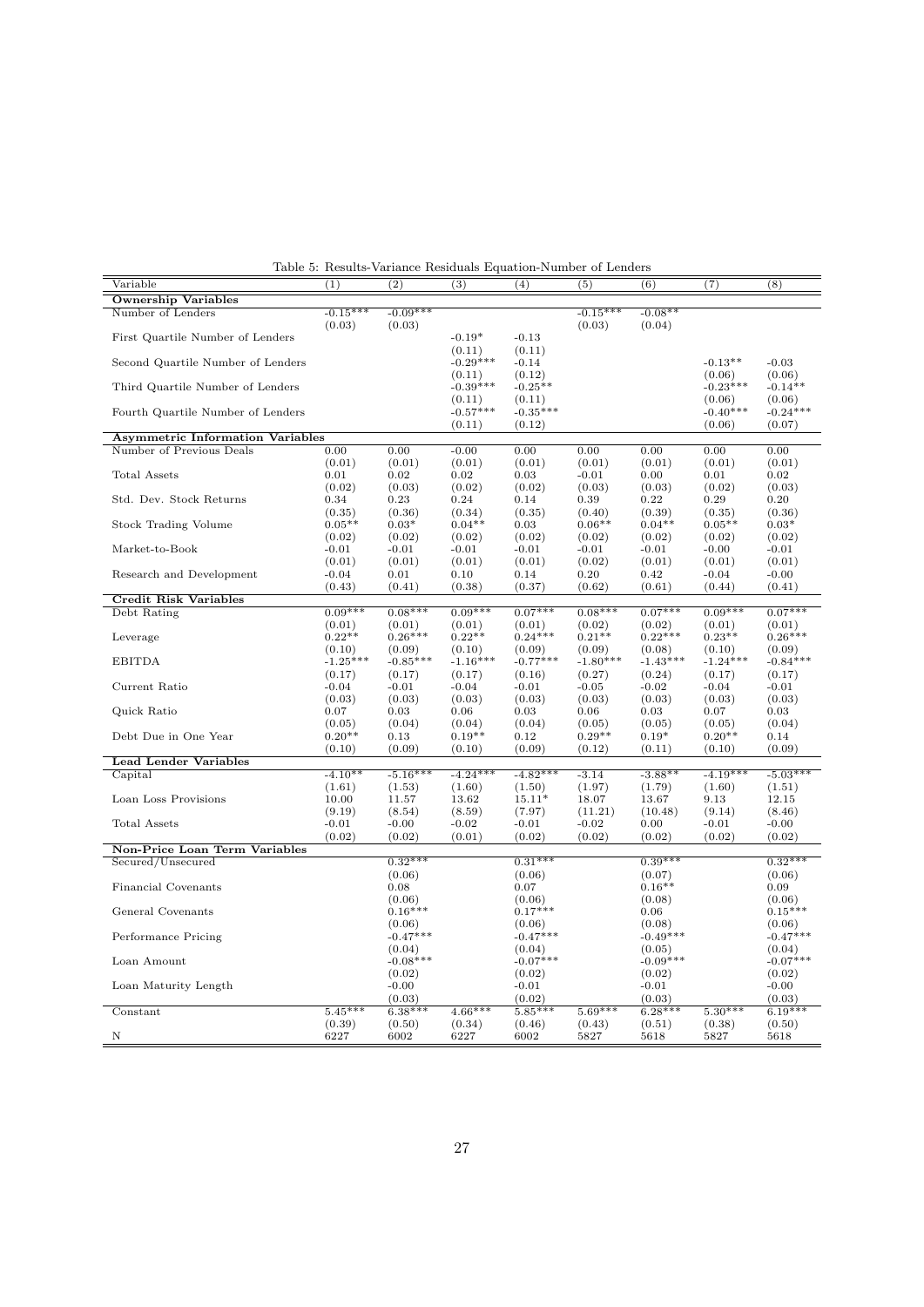Table 6: Results-Mean Equation-Lender Share

| <b>Asymmetric Information Variables</b><br>Number of Previous Deals<br>0.00<br>0.00<br>$-0.00$<br>0.00<br>0.00<br>0.00<br>0.00<br>0.00<br>(0.01)<br>(0.01)<br>(0.01)<br>(0.01)<br>(0.01)<br>(0.01)<br>(0.01)<br>(0.01)<br>$-16.95***$<br>$-16.75***$<br>$-14.80***$<br>$-11.04***$<br>$-15.00***$<br>$-9.98***$<br>$-11.57***$<br>$-10.45***$<br><b>Total Assets</b><br>(2.41)<br>(2.08)<br>(2.41)<br>(2.11)<br>(2.69)<br>(1.87)<br>(2.80)<br>(1.87)<br>269.04***<br>363.86***<br>$273.37***$<br>$361.58***$<br>354.94***<br>359.96***<br>210.06***<br>$215.16***$<br>Std. Dev. Stock Returns<br>(62.23)<br>(56.33)<br>(65.74)<br>(51.27)<br>(53.68)<br>(61.54)<br>(56.84)<br>(68.75)<br>Stock Trading Volume<br>$-1.84$<br>$-2.28$<br>$-2.05$<br>$-2.20$<br>$-1.41$<br>$-2.36$<br>$-1.44$<br>$-2.59$<br>(2.20)<br>(2.19)<br>(2.26)<br>(1.75)<br>(2.23)<br>(1.76)<br>(1.65)<br>(1.60)<br>$-2.22**$<br>$-2.46**$<br>$-2.16*$<br>Market-to-Book<br>$-2.18*$<br>$-1.69$<br>$-1.79$<br>$-2.05$<br>$-1.76$<br>(1.33)<br>(1.48)<br>(1.49)<br>(1.17)<br>(1.41)<br>(1.14)<br>(1.09)<br>(1.11)<br>Research and Development<br>42.76<br>42.55<br>52.43<br>41.36<br>$-30.85$<br>13.65<br>$-8.12$<br>36.42<br>(38.95)<br>(57.72)<br>(37.70)<br>(58.75)<br>(33.02)<br>(66.64)<br>(32.37)<br>(60.49)<br><b>Credit Risk Variables</b><br>$7.67***$<br>$9.08***$<br>$7.91***$<br>$8.15***$<br>$8.02***$<br>$7.49***$<br>$8.20***$<br>$9.08***$<br>Debt Rating<br>(1.65)<br>(1.34)<br>(1.61)<br>(1.31)<br>(1.99)<br>(1.28)<br>(2.05)<br>(1.26)<br>$30.45***$<br>$30.56***$<br>$32.80***$<br>$31.52***$<br>$20.37**$<br>$21.46**$<br>16.72<br>15.28<br>Leverage<br>(8.94)<br>(9.13)<br>(10.68)<br>(11.26)<br>(8.67)<br>(10.99)<br>(11.17)<br>(8.47)<br>$-128.50***$<br>$-87.69***$<br>$-125.92***$<br>$-87.04***$<br>$-83.66**$<br><b>EBITDA</b><br>$-43.49$<br>$-87.23**$<br>$-48.47*$<br>(28.38)<br>(28.77)<br>(25.79)<br>(28.55)<br>(25.92)<br>(34.35)<br>(27.54)<br>(38.14)<br>$-5.62*$<br>Current Ratio<br>$-5.78*$<br>$-3.78$<br>$-3.68$<br>$-1.24$<br>$-1.19$<br>$-2.68$<br>$-3.89$<br>(2.46)<br>(3.35)<br>(2.75)<br>(3.22)<br>(3.48)<br>(2.51)<br>(3.46)<br>(2.71)<br>$12.17**$<br>Quick Ratio<br>7.32<br>$11.58**$<br>1.39<br>1.32<br>6.69<br>5.95<br>7.12<br>(4.80)<br>(6.54)<br>(6.96)<br>(6.09)<br>(5.85)<br>(4.61)<br>(4.12)<br>(4.15)<br>$36.25**$<br>34.86**<br>16.18<br>16.51<br>5.09<br>29.23<br>1.41<br>Debt Due in One Year<br>28.41<br>(16.25)<br>(11.30)<br>(23.27)<br>(9.63)<br>(16.57)<br>(11.74)<br>(24.13)<br>(11.14)<br><b>Lead Lender Variables</b><br>$-3.87$<br>$-1.26$<br>5.22<br>48.32<br>49.61<br>48.79<br>34.65<br>Capital<br>$-22.86$<br>(117.49)<br>(163.78)<br>(175.26)<br>(79.91)<br>(83.33)<br>(166.28)<br>(114.85)<br>(192.72)<br>Loan Loss Provisions<br>1823.49*<br>1419.39*<br>1903.47*<br>1450.27*<br>548.16<br>723.52<br>159.77<br>796.60<br>(1028.67)<br>(1087.32)<br>(659.49)<br>(1120.06)<br>(708.72)<br>(1007.61)<br>(758.64)<br>(768.85)<br>$-5.43**$<br>$-5.25***$<br>$-5.10**$<br>$-5.06**$<br>$-3.19$<br>$-3.42*$<br><b>Total Assets</b><br>$-1.06$<br>$-2.01$<br>(2.11)<br>(2.38)<br>(2.00)<br>(2.09)<br>(2.97)<br>(3.62)<br>(2.08)<br>(2.55)<br>$311.51***$<br>$306.34***$<br>329.69***<br>$251.01***$<br>$361.03***$<br>$348.44***$<br>$207.06***$<br>176.16*<br>Constant<br>(76.53)<br>(46.29)<br>(56.96)<br>(50.34)<br>(69.41)<br>(45.14)<br>(80.57)<br>(92.84) | Variable | $\left(1\right)$ | (2) | (3) | (4) | (5) | (6) | (7) | (8) |  |  |
|--------------------------------------------------------------------------------------------------------------------------------------------------------------------------------------------------------------------------------------------------------------------------------------------------------------------------------------------------------------------------------------------------------------------------------------------------------------------------------------------------------------------------------------------------------------------------------------------------------------------------------------------------------------------------------------------------------------------------------------------------------------------------------------------------------------------------------------------------------------------------------------------------------------------------------------------------------------------------------------------------------------------------------------------------------------------------------------------------------------------------------------------------------------------------------------------------------------------------------------------------------------------------------------------------------------------------------------------------------------------------------------------------------------------------------------------------------------------------------------------------------------------------------------------------------------------------------------------------------------------------------------------------------------------------------------------------------------------------------------------------------------------------------------------------------------------------------------------------------------------------------------------------------------------------------------------------------------------------------------------------------------------------------------------------------------------------------------------------------------------------------------------------------------------------------------------------------------------------------------------------------------------------------------------------------------------------------------------------------------------------------------------------------------------------------------------------------------------------------------------------------------------------------------------------------------------------------------------------------------------------------------------------------------------------------------------------------------------------------------------------------------------------------------------------------------------------------------------------------------------------------------------------------------------------------------------------------------------------------------------------------------------------------------------------------------------------------------------------------------------------------------------------------------------------------------------------------------------------------------------------------------------------------------------------------------------------------------------------------------------------------------------------------|----------|------------------|-----|-----|-----|-----|-----|-----|-----|--|--|
|                                                                                                                                                                                                                                                                                                                                                                                                                                                                                                                                                                                                                                                                                                                                                                                                                                                                                                                                                                                                                                                                                                                                                                                                                                                                                                                                                                                                                                                                                                                                                                                                                                                                                                                                                                                                                                                                                                                                                                                                                                                                                                                                                                                                                                                                                                                                                                                                                                                                                                                                                                                                                                                                                                                                                                                                                                                                                                                                                                                                                                                                                                                                                                                                                                                                                                                                                                                                        |          |                  |     |     |     |     |     |     |     |  |  |
|                                                                                                                                                                                                                                                                                                                                                                                                                                                                                                                                                                                                                                                                                                                                                                                                                                                                                                                                                                                                                                                                                                                                                                                                                                                                                                                                                                                                                                                                                                                                                                                                                                                                                                                                                                                                                                                                                                                                                                                                                                                                                                                                                                                                                                                                                                                                                                                                                                                                                                                                                                                                                                                                                                                                                                                                                                                                                                                                                                                                                                                                                                                                                                                                                                                                                                                                                                                                        |          |                  |     |     |     |     |     |     |     |  |  |
|                                                                                                                                                                                                                                                                                                                                                                                                                                                                                                                                                                                                                                                                                                                                                                                                                                                                                                                                                                                                                                                                                                                                                                                                                                                                                                                                                                                                                                                                                                                                                                                                                                                                                                                                                                                                                                                                                                                                                                                                                                                                                                                                                                                                                                                                                                                                                                                                                                                                                                                                                                                                                                                                                                                                                                                                                                                                                                                                                                                                                                                                                                                                                                                                                                                                                                                                                                                                        |          |                  |     |     |     |     |     |     |     |  |  |
|                                                                                                                                                                                                                                                                                                                                                                                                                                                                                                                                                                                                                                                                                                                                                                                                                                                                                                                                                                                                                                                                                                                                                                                                                                                                                                                                                                                                                                                                                                                                                                                                                                                                                                                                                                                                                                                                                                                                                                                                                                                                                                                                                                                                                                                                                                                                                                                                                                                                                                                                                                                                                                                                                                                                                                                                                                                                                                                                                                                                                                                                                                                                                                                                                                                                                                                                                                                                        |          |                  |     |     |     |     |     |     |     |  |  |
|                                                                                                                                                                                                                                                                                                                                                                                                                                                                                                                                                                                                                                                                                                                                                                                                                                                                                                                                                                                                                                                                                                                                                                                                                                                                                                                                                                                                                                                                                                                                                                                                                                                                                                                                                                                                                                                                                                                                                                                                                                                                                                                                                                                                                                                                                                                                                                                                                                                                                                                                                                                                                                                                                                                                                                                                                                                                                                                                                                                                                                                                                                                                                                                                                                                                                                                                                                                                        |          |                  |     |     |     |     |     |     |     |  |  |
|                                                                                                                                                                                                                                                                                                                                                                                                                                                                                                                                                                                                                                                                                                                                                                                                                                                                                                                                                                                                                                                                                                                                                                                                                                                                                                                                                                                                                                                                                                                                                                                                                                                                                                                                                                                                                                                                                                                                                                                                                                                                                                                                                                                                                                                                                                                                                                                                                                                                                                                                                                                                                                                                                                                                                                                                                                                                                                                                                                                                                                                                                                                                                                                                                                                                                                                                                                                                        |          |                  |     |     |     |     |     |     |     |  |  |
|                                                                                                                                                                                                                                                                                                                                                                                                                                                                                                                                                                                                                                                                                                                                                                                                                                                                                                                                                                                                                                                                                                                                                                                                                                                                                                                                                                                                                                                                                                                                                                                                                                                                                                                                                                                                                                                                                                                                                                                                                                                                                                                                                                                                                                                                                                                                                                                                                                                                                                                                                                                                                                                                                                                                                                                                                                                                                                                                                                                                                                                                                                                                                                                                                                                                                                                                                                                                        |          |                  |     |     |     |     |     |     |     |  |  |
|                                                                                                                                                                                                                                                                                                                                                                                                                                                                                                                                                                                                                                                                                                                                                                                                                                                                                                                                                                                                                                                                                                                                                                                                                                                                                                                                                                                                                                                                                                                                                                                                                                                                                                                                                                                                                                                                                                                                                                                                                                                                                                                                                                                                                                                                                                                                                                                                                                                                                                                                                                                                                                                                                                                                                                                                                                                                                                                                                                                                                                                                                                                                                                                                                                                                                                                                                                                                        |          |                  |     |     |     |     |     |     |     |  |  |
|                                                                                                                                                                                                                                                                                                                                                                                                                                                                                                                                                                                                                                                                                                                                                                                                                                                                                                                                                                                                                                                                                                                                                                                                                                                                                                                                                                                                                                                                                                                                                                                                                                                                                                                                                                                                                                                                                                                                                                                                                                                                                                                                                                                                                                                                                                                                                                                                                                                                                                                                                                                                                                                                                                                                                                                                                                                                                                                                                                                                                                                                                                                                                                                                                                                                                                                                                                                                        |          |                  |     |     |     |     |     |     |     |  |  |
|                                                                                                                                                                                                                                                                                                                                                                                                                                                                                                                                                                                                                                                                                                                                                                                                                                                                                                                                                                                                                                                                                                                                                                                                                                                                                                                                                                                                                                                                                                                                                                                                                                                                                                                                                                                                                                                                                                                                                                                                                                                                                                                                                                                                                                                                                                                                                                                                                                                                                                                                                                                                                                                                                                                                                                                                                                                                                                                                                                                                                                                                                                                                                                                                                                                                                                                                                                                                        |          |                  |     |     |     |     |     |     |     |  |  |
|                                                                                                                                                                                                                                                                                                                                                                                                                                                                                                                                                                                                                                                                                                                                                                                                                                                                                                                                                                                                                                                                                                                                                                                                                                                                                                                                                                                                                                                                                                                                                                                                                                                                                                                                                                                                                                                                                                                                                                                                                                                                                                                                                                                                                                                                                                                                                                                                                                                                                                                                                                                                                                                                                                                                                                                                                                                                                                                                                                                                                                                                                                                                                                                                                                                                                                                                                                                                        |          |                  |     |     |     |     |     |     |     |  |  |
|                                                                                                                                                                                                                                                                                                                                                                                                                                                                                                                                                                                                                                                                                                                                                                                                                                                                                                                                                                                                                                                                                                                                                                                                                                                                                                                                                                                                                                                                                                                                                                                                                                                                                                                                                                                                                                                                                                                                                                                                                                                                                                                                                                                                                                                                                                                                                                                                                                                                                                                                                                                                                                                                                                                                                                                                                                                                                                                                                                                                                                                                                                                                                                                                                                                                                                                                                                                                        |          |                  |     |     |     |     |     |     |     |  |  |
|                                                                                                                                                                                                                                                                                                                                                                                                                                                                                                                                                                                                                                                                                                                                                                                                                                                                                                                                                                                                                                                                                                                                                                                                                                                                                                                                                                                                                                                                                                                                                                                                                                                                                                                                                                                                                                                                                                                                                                                                                                                                                                                                                                                                                                                                                                                                                                                                                                                                                                                                                                                                                                                                                                                                                                                                                                                                                                                                                                                                                                                                                                                                                                                                                                                                                                                                                                                                        |          |                  |     |     |     |     |     |     |     |  |  |
|                                                                                                                                                                                                                                                                                                                                                                                                                                                                                                                                                                                                                                                                                                                                                                                                                                                                                                                                                                                                                                                                                                                                                                                                                                                                                                                                                                                                                                                                                                                                                                                                                                                                                                                                                                                                                                                                                                                                                                                                                                                                                                                                                                                                                                                                                                                                                                                                                                                                                                                                                                                                                                                                                                                                                                                                                                                                                                                                                                                                                                                                                                                                                                                                                                                                                                                                                                                                        |          |                  |     |     |     |     |     |     |     |  |  |
|                                                                                                                                                                                                                                                                                                                                                                                                                                                                                                                                                                                                                                                                                                                                                                                                                                                                                                                                                                                                                                                                                                                                                                                                                                                                                                                                                                                                                                                                                                                                                                                                                                                                                                                                                                                                                                                                                                                                                                                                                                                                                                                                                                                                                                                                                                                                                                                                                                                                                                                                                                                                                                                                                                                                                                                                                                                                                                                                                                                                                                                                                                                                                                                                                                                                                                                                                                                                        |          |                  |     |     |     |     |     |     |     |  |  |
|                                                                                                                                                                                                                                                                                                                                                                                                                                                                                                                                                                                                                                                                                                                                                                                                                                                                                                                                                                                                                                                                                                                                                                                                                                                                                                                                                                                                                                                                                                                                                                                                                                                                                                                                                                                                                                                                                                                                                                                                                                                                                                                                                                                                                                                                                                                                                                                                                                                                                                                                                                                                                                                                                                                                                                                                                                                                                                                                                                                                                                                                                                                                                                                                                                                                                                                                                                                                        |          |                  |     |     |     |     |     |     |     |  |  |
|                                                                                                                                                                                                                                                                                                                                                                                                                                                                                                                                                                                                                                                                                                                                                                                                                                                                                                                                                                                                                                                                                                                                                                                                                                                                                                                                                                                                                                                                                                                                                                                                                                                                                                                                                                                                                                                                                                                                                                                                                                                                                                                                                                                                                                                                                                                                                                                                                                                                                                                                                                                                                                                                                                                                                                                                                                                                                                                                                                                                                                                                                                                                                                                                                                                                                                                                                                                                        |          |                  |     |     |     |     |     |     |     |  |  |
|                                                                                                                                                                                                                                                                                                                                                                                                                                                                                                                                                                                                                                                                                                                                                                                                                                                                                                                                                                                                                                                                                                                                                                                                                                                                                                                                                                                                                                                                                                                                                                                                                                                                                                                                                                                                                                                                                                                                                                                                                                                                                                                                                                                                                                                                                                                                                                                                                                                                                                                                                                                                                                                                                                                                                                                                                                                                                                                                                                                                                                                                                                                                                                                                                                                                                                                                                                                                        |          |                  |     |     |     |     |     |     |     |  |  |
|                                                                                                                                                                                                                                                                                                                                                                                                                                                                                                                                                                                                                                                                                                                                                                                                                                                                                                                                                                                                                                                                                                                                                                                                                                                                                                                                                                                                                                                                                                                                                                                                                                                                                                                                                                                                                                                                                                                                                                                                                                                                                                                                                                                                                                                                                                                                                                                                                                                                                                                                                                                                                                                                                                                                                                                                                                                                                                                                                                                                                                                                                                                                                                                                                                                                                                                                                                                                        |          |                  |     |     |     |     |     |     |     |  |  |
|                                                                                                                                                                                                                                                                                                                                                                                                                                                                                                                                                                                                                                                                                                                                                                                                                                                                                                                                                                                                                                                                                                                                                                                                                                                                                                                                                                                                                                                                                                                                                                                                                                                                                                                                                                                                                                                                                                                                                                                                                                                                                                                                                                                                                                                                                                                                                                                                                                                                                                                                                                                                                                                                                                                                                                                                                                                                                                                                                                                                                                                                                                                                                                                                                                                                                                                                                                                                        |          |                  |     |     |     |     |     |     |     |  |  |
|                                                                                                                                                                                                                                                                                                                                                                                                                                                                                                                                                                                                                                                                                                                                                                                                                                                                                                                                                                                                                                                                                                                                                                                                                                                                                                                                                                                                                                                                                                                                                                                                                                                                                                                                                                                                                                                                                                                                                                                                                                                                                                                                                                                                                                                                                                                                                                                                                                                                                                                                                                                                                                                                                                                                                                                                                                                                                                                                                                                                                                                                                                                                                                                                                                                                                                                                                                                                        |          |                  |     |     |     |     |     |     |     |  |  |
|                                                                                                                                                                                                                                                                                                                                                                                                                                                                                                                                                                                                                                                                                                                                                                                                                                                                                                                                                                                                                                                                                                                                                                                                                                                                                                                                                                                                                                                                                                                                                                                                                                                                                                                                                                                                                                                                                                                                                                                                                                                                                                                                                                                                                                                                                                                                                                                                                                                                                                                                                                                                                                                                                                                                                                                                                                                                                                                                                                                                                                                                                                                                                                                                                                                                                                                                                                                                        |          |                  |     |     |     |     |     |     |     |  |  |
|                                                                                                                                                                                                                                                                                                                                                                                                                                                                                                                                                                                                                                                                                                                                                                                                                                                                                                                                                                                                                                                                                                                                                                                                                                                                                                                                                                                                                                                                                                                                                                                                                                                                                                                                                                                                                                                                                                                                                                                                                                                                                                                                                                                                                                                                                                                                                                                                                                                                                                                                                                                                                                                                                                                                                                                                                                                                                                                                                                                                                                                                                                                                                                                                                                                                                                                                                                                                        |          |                  |     |     |     |     |     |     |     |  |  |
|                                                                                                                                                                                                                                                                                                                                                                                                                                                                                                                                                                                                                                                                                                                                                                                                                                                                                                                                                                                                                                                                                                                                                                                                                                                                                                                                                                                                                                                                                                                                                                                                                                                                                                                                                                                                                                                                                                                                                                                                                                                                                                                                                                                                                                                                                                                                                                                                                                                                                                                                                                                                                                                                                                                                                                                                                                                                                                                                                                                                                                                                                                                                                                                                                                                                                                                                                                                                        |          |                  |     |     |     |     |     |     |     |  |  |
|                                                                                                                                                                                                                                                                                                                                                                                                                                                                                                                                                                                                                                                                                                                                                                                                                                                                                                                                                                                                                                                                                                                                                                                                                                                                                                                                                                                                                                                                                                                                                                                                                                                                                                                                                                                                                                                                                                                                                                                                                                                                                                                                                                                                                                                                                                                                                                                                                                                                                                                                                                                                                                                                                                                                                                                                                                                                                                                                                                                                                                                                                                                                                                                                                                                                                                                                                                                                        |          |                  |     |     |     |     |     |     |     |  |  |
|                                                                                                                                                                                                                                                                                                                                                                                                                                                                                                                                                                                                                                                                                                                                                                                                                                                                                                                                                                                                                                                                                                                                                                                                                                                                                                                                                                                                                                                                                                                                                                                                                                                                                                                                                                                                                                                                                                                                                                                                                                                                                                                                                                                                                                                                                                                                                                                                                                                                                                                                                                                                                                                                                                                                                                                                                                                                                                                                                                                                                                                                                                                                                                                                                                                                                                                                                                                                        |          |                  |     |     |     |     |     |     |     |  |  |
|                                                                                                                                                                                                                                                                                                                                                                                                                                                                                                                                                                                                                                                                                                                                                                                                                                                                                                                                                                                                                                                                                                                                                                                                                                                                                                                                                                                                                                                                                                                                                                                                                                                                                                                                                                                                                                                                                                                                                                                                                                                                                                                                                                                                                                                                                                                                                                                                                                                                                                                                                                                                                                                                                                                                                                                                                                                                                                                                                                                                                                                                                                                                                                                                                                                                                                                                                                                                        |          |                  |     |     |     |     |     |     |     |  |  |
|                                                                                                                                                                                                                                                                                                                                                                                                                                                                                                                                                                                                                                                                                                                                                                                                                                                                                                                                                                                                                                                                                                                                                                                                                                                                                                                                                                                                                                                                                                                                                                                                                                                                                                                                                                                                                                                                                                                                                                                                                                                                                                                                                                                                                                                                                                                                                                                                                                                                                                                                                                                                                                                                                                                                                                                                                                                                                                                                                                                                                                                                                                                                                                                                                                                                                                                                                                                                        |          |                  |     |     |     |     |     |     |     |  |  |
|                                                                                                                                                                                                                                                                                                                                                                                                                                                                                                                                                                                                                                                                                                                                                                                                                                                                                                                                                                                                                                                                                                                                                                                                                                                                                                                                                                                                                                                                                                                                                                                                                                                                                                                                                                                                                                                                                                                                                                                                                                                                                                                                                                                                                                                                                                                                                                                                                                                                                                                                                                                                                                                                                                                                                                                                                                                                                                                                                                                                                                                                                                                                                                                                                                                                                                                                                                                                        |          |                  |     |     |     |     |     |     |     |  |  |
|                                                                                                                                                                                                                                                                                                                                                                                                                                                                                                                                                                                                                                                                                                                                                                                                                                                                                                                                                                                                                                                                                                                                                                                                                                                                                                                                                                                                                                                                                                                                                                                                                                                                                                                                                                                                                                                                                                                                                                                                                                                                                                                                                                                                                                                                                                                                                                                                                                                                                                                                                                                                                                                                                                                                                                                                                                                                                                                                                                                                                                                                                                                                                                                                                                                                                                                                                                                                        |          |                  |     |     |     |     |     |     |     |  |  |
|                                                                                                                                                                                                                                                                                                                                                                                                                                                                                                                                                                                                                                                                                                                                                                                                                                                                                                                                                                                                                                                                                                                                                                                                                                                                                                                                                                                                                                                                                                                                                                                                                                                                                                                                                                                                                                                                                                                                                                                                                                                                                                                                                                                                                                                                                                                                                                                                                                                                                                                                                                                                                                                                                                                                                                                                                                                                                                                                                                                                                                                                                                                                                                                                                                                                                                                                                                                                        |          |                  |     |     |     |     |     |     |     |  |  |
|                                                                                                                                                                                                                                                                                                                                                                                                                                                                                                                                                                                                                                                                                                                                                                                                                                                                                                                                                                                                                                                                                                                                                                                                                                                                                                                                                                                                                                                                                                                                                                                                                                                                                                                                                                                                                                                                                                                                                                                                                                                                                                                                                                                                                                                                                                                                                                                                                                                                                                                                                                                                                                                                                                                                                                                                                                                                                                                                                                                                                                                                                                                                                                                                                                                                                                                                                                                                        |          |                  |     |     |     |     |     |     |     |  |  |
|                                                                                                                                                                                                                                                                                                                                                                                                                                                                                                                                                                                                                                                                                                                                                                                                                                                                                                                                                                                                                                                                                                                                                                                                                                                                                                                                                                                                                                                                                                                                                                                                                                                                                                                                                                                                                                                                                                                                                                                                                                                                                                                                                                                                                                                                                                                                                                                                                                                                                                                                                                                                                                                                                                                                                                                                                                                                                                                                                                                                                                                                                                                                                                                                                                                                                                                                                                                                        |          |                  |     |     |     |     |     |     |     |  |  |
|                                                                                                                                                                                                                                                                                                                                                                                                                                                                                                                                                                                                                                                                                                                                                                                                                                                                                                                                                                                                                                                                                                                                                                                                                                                                                                                                                                                                                                                                                                                                                                                                                                                                                                                                                                                                                                                                                                                                                                                                                                                                                                                                                                                                                                                                                                                                                                                                                                                                                                                                                                                                                                                                                                                                                                                                                                                                                                                                                                                                                                                                                                                                                                                                                                                                                                                                                                                                        |          |                  |     |     |     |     |     |     |     |  |  |
|                                                                                                                                                                                                                                                                                                                                                                                                                                                                                                                                                                                                                                                                                                                                                                                                                                                                                                                                                                                                                                                                                                                                                                                                                                                                                                                                                                                                                                                                                                                                                                                                                                                                                                                                                                                                                                                                                                                                                                                                                                                                                                                                                                                                                                                                                                                                                                                                                                                                                                                                                                                                                                                                                                                                                                                                                                                                                                                                                                                                                                                                                                                                                                                                                                                                                                                                                                                                        |          |                  |     |     |     |     |     |     |     |  |  |